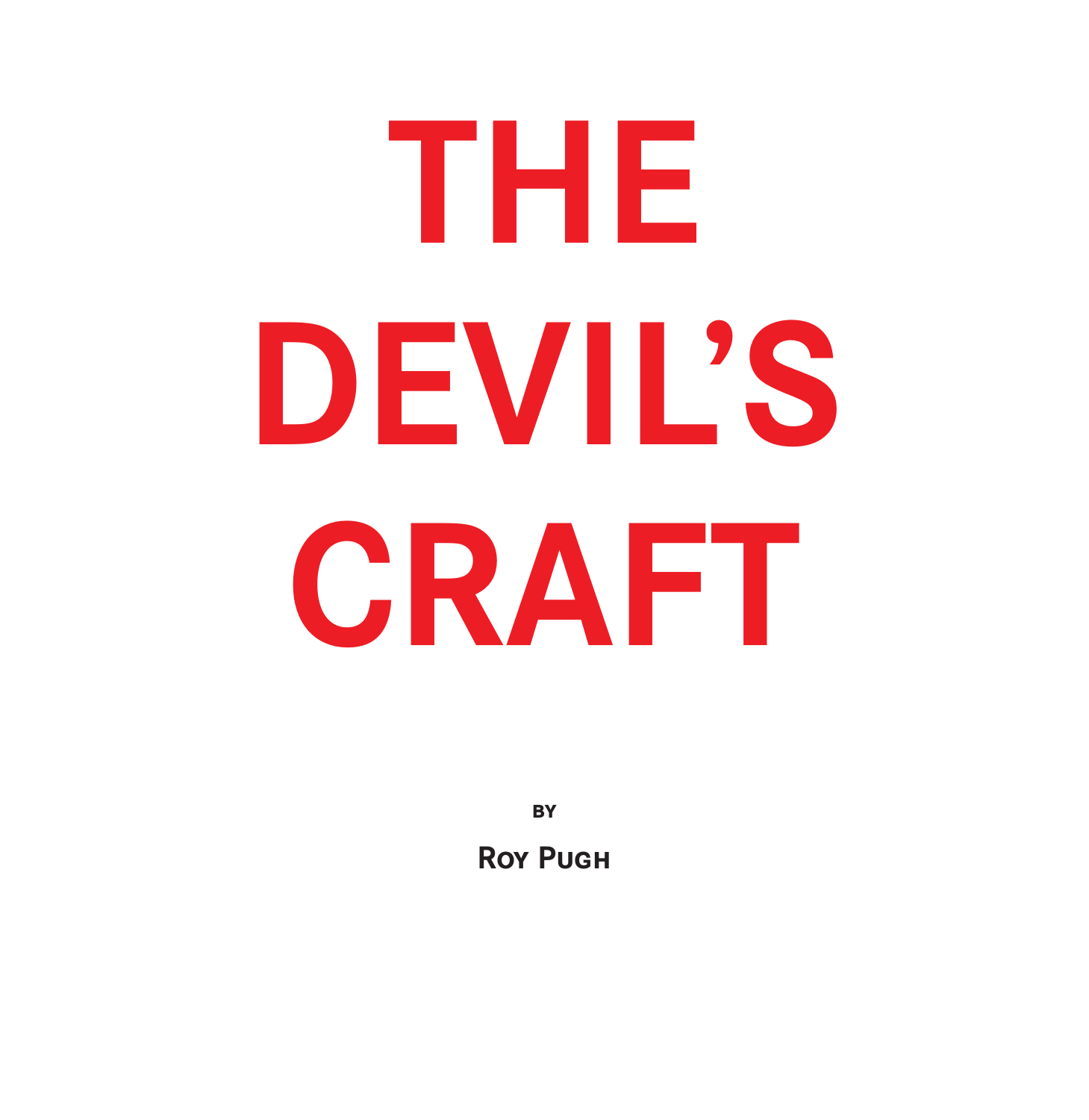#### **Prologue**

#### **The Players Act 1, Scene 1**

James VI of Scotland Chancellor John Maitland of Thirlstane

## **Act 1, Scene 2**

Reverend John Davidson of Salt Preston Kirk David Seton, Magistrate, Tranent (Travernent)

#### **Act 2**

Francis Stewart, 5th Earl of Bothwell Dr John Fian, Schoolmaster, Salt Preston Agnes Sampson Euphemia McLean Geilie Duncan Bessie Thomson Janet Stratton Meg Bogton

## **Act 3, Scene 1 Trial**

James VI Judge Blinksheils Chancellor Maitland Rev John Davidson David Seton Agnes Samson Euphemia McLean Geilie Duncan Janet Stratton Bessie Thomson Meg Bogton

## **Act 3, Scene 2 In Edinburgh Tolbooth**

Geilie Duncan Bessie Thomson

## **Epilogue**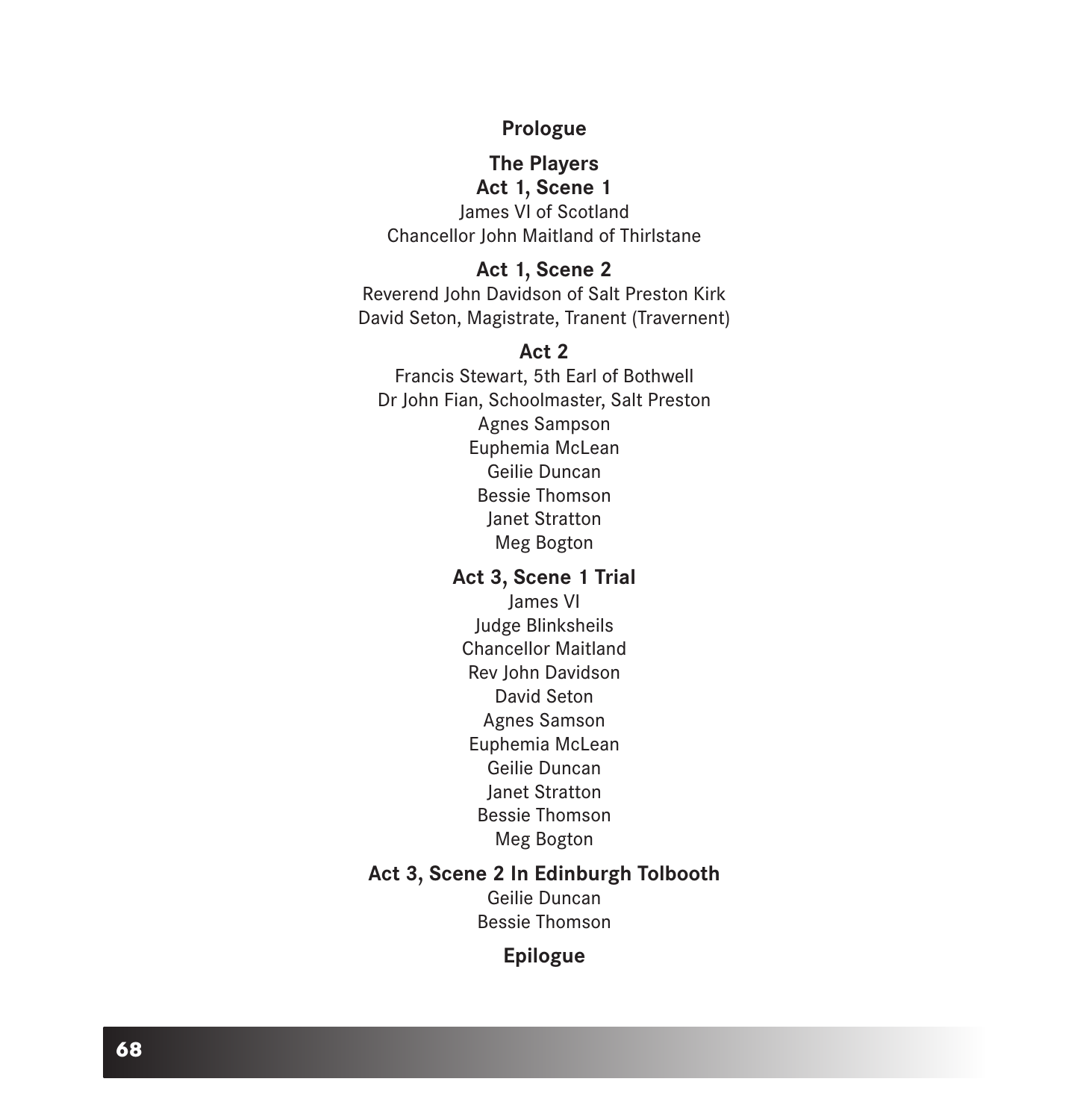## **Prolouge**

It is the year 1589. James VI, King of Scotland awaits anxiously the arrival of his bride Anne of Denmark. Great storms force the Danish fleet carrying Anne to Norway. James decides to sail himself to bring her to Scotland. Further storms nearly swamp his vessel; the royal couple are obliged to remain in Denmark until the Spring of 1590.

During the King's absence, Scotland is rent with rumours of a Catholic uprising led by Earls Bothwell and Huntly. These rumours are largely the work of Chancellor Maitland in what has become a bitter political feud between himself and Bothwell. Maitland circulated a rumour that Bothwell dabbles in the Black Arts, is head of a large coven of witches and warlocks who regularly meet in the ruined Kirk at North Berwick. Blame for the terrible storms is put on Bothwell and his coven, known as the North Berwick Witches. Of the 120 members of the coven, over 50 are from Salt Preston [Prestonpans].

When the royal couple arrive in Scotland in May 1590, the seeds of Bothwell's supposed rebellion are now bearing fruit. At first James VI believes that Bothwell and his coven are guilty of treason, then he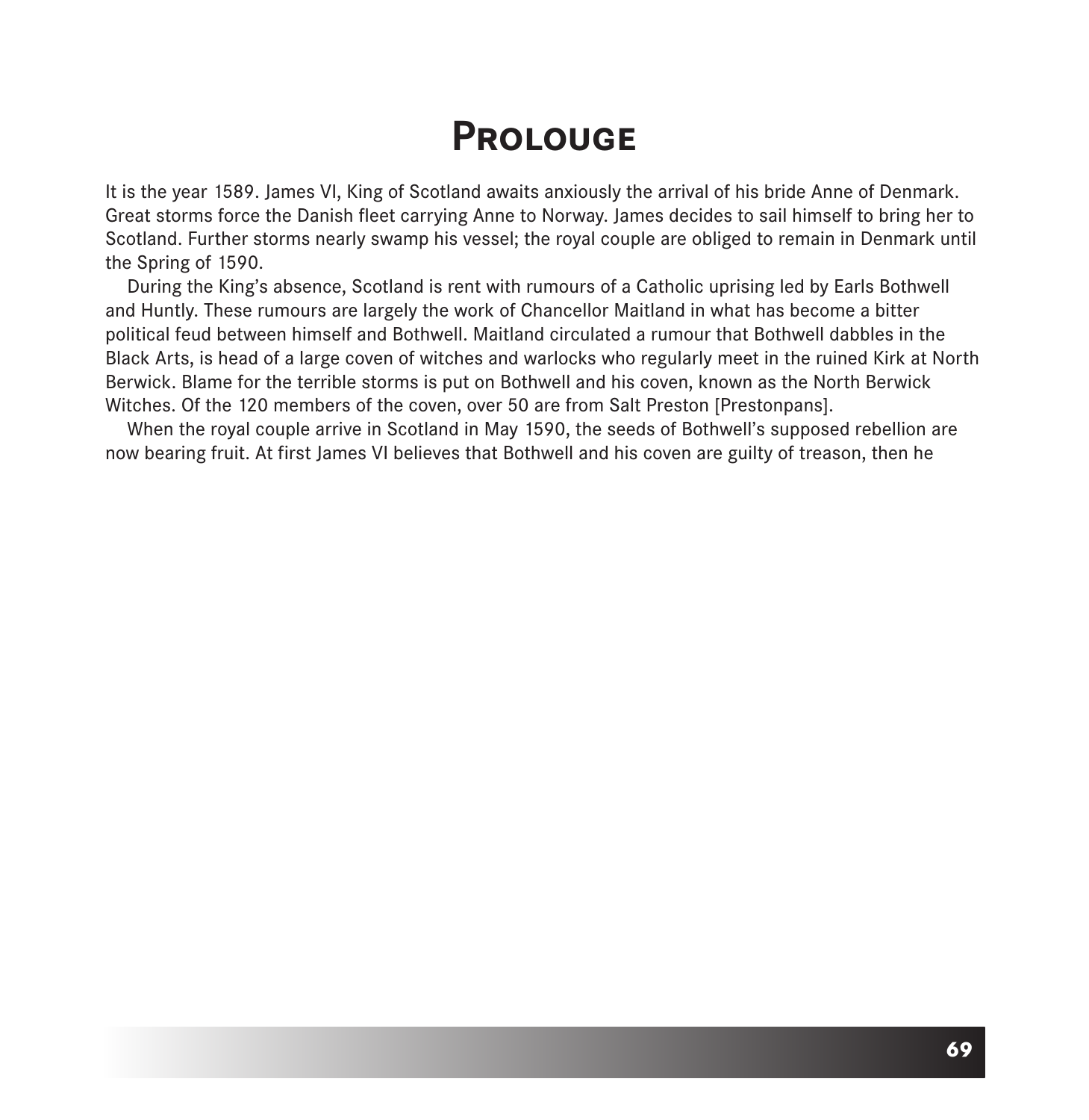changes his mind. It is the Devil's Craft, with Bothwell named as Satan's principle servant. In June, Bothwell escapes from Edinburgh Castle and he is never tried for witchcraft. The subsequent trials of the North Berwick Witches are held in Edinburgh, where many are found guilty and executed for witchcraft.

In this, the third and final play in the Prestonpans Witch Trilogy, we shall witness the turmoil evolving from a period of uncertainty in Scotland's stability. James VI's court is rent with political feuding which is largely laid at the door of the quixotic and eccentric Francis Stewart, 5th Earl of Bothwell and his arch enemy, Chancellor John Mailtand of Thirlstane. Bothwell is accused of casting his eyes on the throne; he is accused also of witchcraft, giving the events a somewhat disingenuous air of supernatural intrigue which it does not deserve. The propaganda of the day suggests otherwise. James is convinced that the crime is not treason but witchcraft and sets in motion a trial which results in the deaths of the minor players, the witches and warlocks supposedly in Bothwell's service. Bothwell escapes justice and lives until 1612, dying in poverty in Naples, still the King's rebel and guilty of witchcraft.

The events of 1589-90 form the first of four severe outbreaks of the Scottish Witch Hunt. Witchcraft, sorcery incantation and making spells were foremost in the catalogue of sins which the Reformed Kirk of Scotland saw as concrete proof of the state of lawlessness, moral disorder along with idolatry (as practised by the outlawed Roman Catholic Church), blasphemy, adultery, incest, whoredom, murder and last but not least, breaking the Sabbath. The years 1589-91 were a time of renewed Calvinistic zeal, bent on strengthening the Reformed Kirk's hold on the population. It is against this background that the play is set.

## **Act 1 Scene 1**

[Holyrood Palace. Lights on. James VI is pacing up and down, frowning and muttering. Goes to desk, sits, takes up quill pen and begins to write. Enter Chancellor John Maitland, who bows].

| James    | Good Maitland, the hour is late and we are much troubled for the Queen's well being. Do<br>ye bring news of her ship out of Denmark? We are feared by the great storms at sea. |
|----------|--------------------------------------------------------------------------------------------------------------------------------------------------------------------------------|
| Maitland | A thousand pardons, Your Majesty. But I do indeed have news that Shall soothe thee. The<br>queen is safe.                                                                      |
| James    | [Clutching his breast] Thanks be to God! How fares my Anne? Is she indeed well?                                                                                                |
| Maitland | I have this very hour received a messenger out of Leith who has lately come from<br>Holland by way of Norway, engaged there upon trade. He brought ill news-                   |
| James    | God in Heaven Maitland! Ye confound us! Ye say that the person of the Queen is safe, yet<br>ye speak of ill news. Is she in fair health?                                       |
| Maitland | [Soothingly] Tis well with the Queen. She has safely gained the shores of Norway.                                                                                              |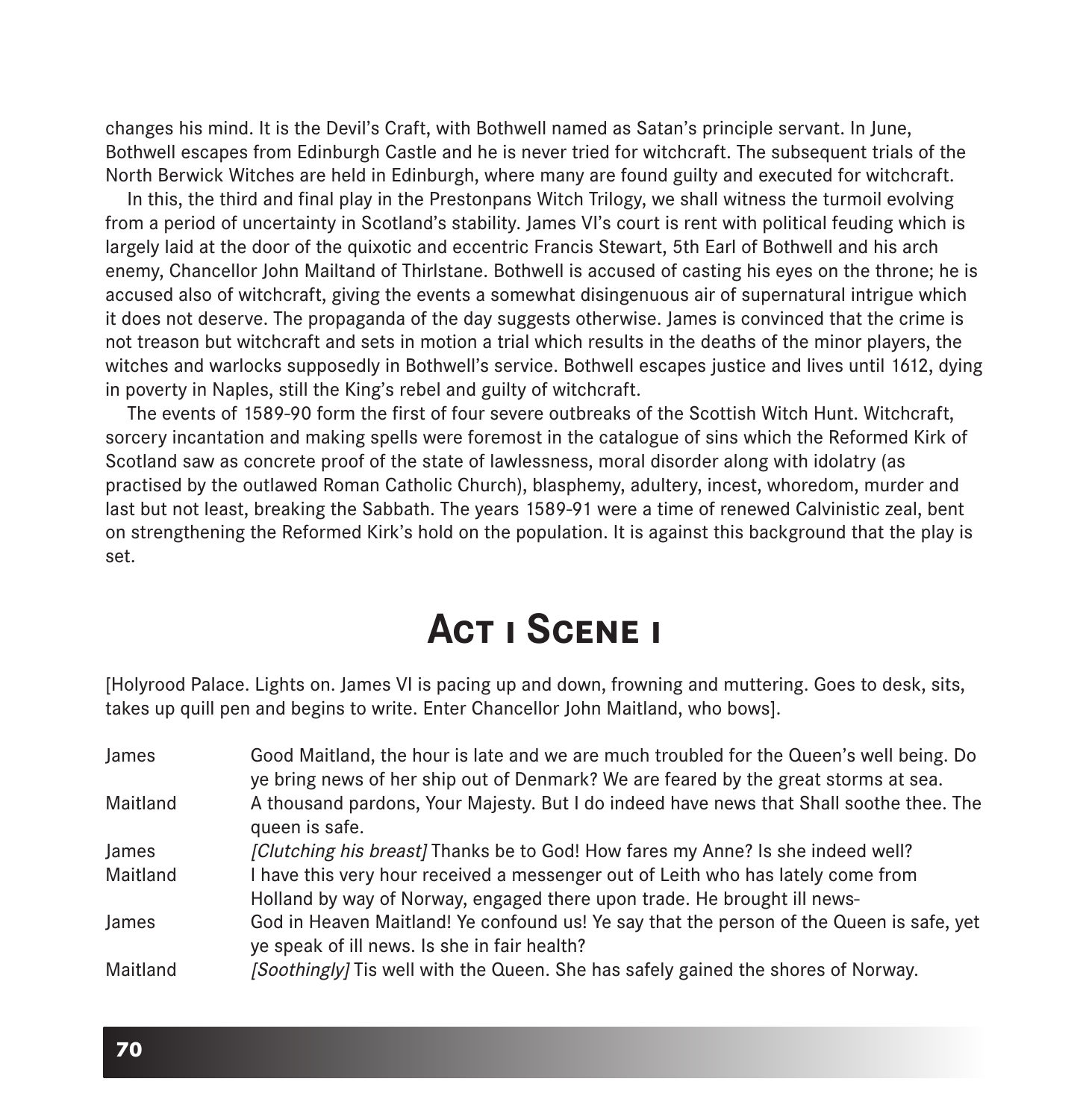| James    | Norway? How is it so?                                                                                                                                                                                                                                                     |
|----------|---------------------------------------------------------------------------------------------------------------------------------------------------------------------------------------------------------------------------------------------------------------------------|
| Maitland | The way of it is this. The Royal Danish flagship upon which the Queen was borne<br>sprang a leak. There was a great storm that drove the Danish fleet to Norway. The<br>Hollander barque that landed at Leith was sorely pressed. Her sails were in rags, her             |
|          | shipmaster barely alive. The storm was so wild that she was blown off course and landed<br>at Leith.                                                                                                                                                                      |
| James    | See to it that the messenger be granted drink siller for his pains.                                                                                                                                                                                                       |
| Maitland | Tis as ye command, Your Majesty. The shipmaster said twas the Devil that raised the<br>storm by his servants that are called witches. He did say many a Christian soul perished<br>upon the waves and-                                                                    |
| James    | [Impatient] We shall hear naught of the Devil and his witches. The mere mention of his<br>name unmans us. Tis it not the season of high storms?                                                                                                                           |
| Maitland | Mayhap. But some do say that My Lord Bothwell had a hand in the Matter.                                                                                                                                                                                                   |
| James    | Good Maitland, My Lord Bothwell hath not the power to prevent sea storms.                                                                                                                                                                                                 |
| Maitland | That may be. But mayhap he can raise them through his master.                                                                                                                                                                                                             |
| James    | What is your meaning, sir?                                                                                                                                                                                                                                                |
| Maitland | Why, tis common gossip in the Lawnmarket taverns that Bothwell openly boasts of the<br>power given him by his master.                                                                                                                                                     |
| James    | But we are his master. Ye speak in riddles.                                                                                                                                                                                                                               |
| Maitland | Your Majesty it is well kent that Bothwell serves another. Tis said that he hath abused<br>your name and your lineage. Why sir, he was heard to say but recently that his true<br>master is not of this earth, though tis where he walks.                                 |
| James    | Ye mean Satan, the Devil Incarnate?                                                                                                                                                                                                                                       |
| Maitland | Tis so. Bothwell boasts that his master the Devil shall through his craft cast ye from the<br>throne of Scotland. Bothwell hath callit Your Majesty a bastard whoreson, that ye were<br>fathered by the Italian David Riccio, your mother's secretary and a low born man. |
| James    | Tis a lie! We are the son of Henry Stuart, Lord Darnley.                                                                                                                                                                                                                  |
| Maitland | Bothwell openly casts doubt upon the matter.                                                                                                                                                                                                                              |
| James    | Then we shall reprimand him for it in time coming. But what further news of our Anne,<br>the Queen of Scotland?                                                                                                                                                           |
| Maitland | She is in fair health. The Hollander shipmaster saw with his own eyes that she steppit<br>lightly from the Danish flagship Gideon and did walk unaided upon the Oslo quayside.                                                                                            |
| James    | Thanks be to God! Our Queen is safe and well!                                                                                                                                                                                                                             |
| Maitland | Aye, Your Majesty. For the moment.                                                                                                                                                                                                                                        |
| James    | Why say ye so?                                                                                                                                                                                                                                                            |
| Maitland | The Queen is abroad, where tis said that there are many there in paction with the Devil<br>who would harm the Queen. Aye and ye were ye to go to her.                                                                                                                     |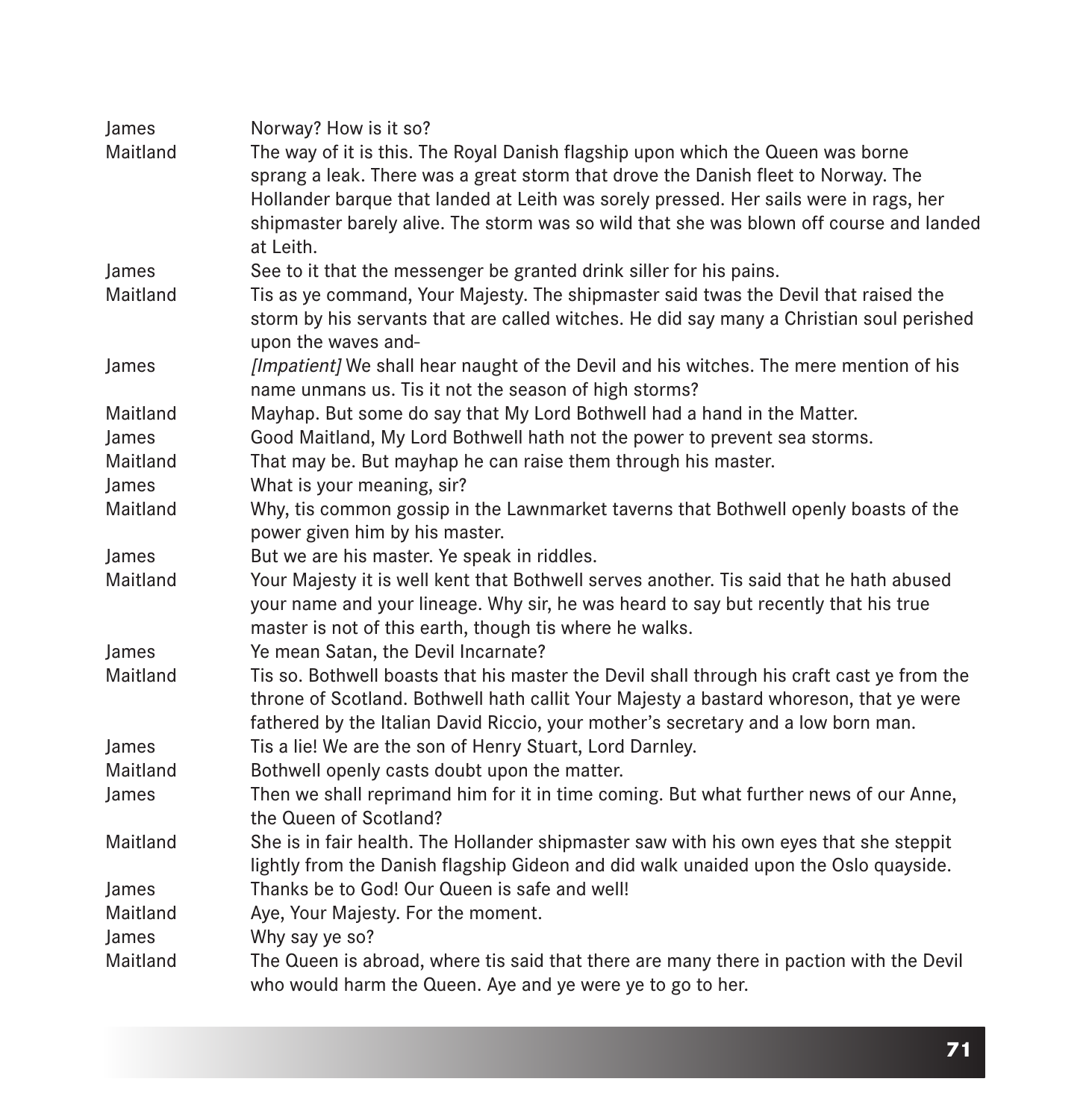| James    | We have heard tales that those that are in the service of the Devil may put to sea in<br>sieves that do not founder. Tis but child's tales.                                                                                                                                                                                                                         |
|----------|---------------------------------------------------------------------------------------------------------------------------------------------------------------------------------------------------------------------------------------------------------------------------------------------------------------------------------------------------------------------|
| Maitland | Would it were so, Your Majesty. The witches are legion. Did not your own mother make a<br>law that would punish the abominable creatures within this realm but a score and six<br>years past?                                                                                                                                                                       |
| James    | We shall hear no more of this talk. Tis more fitting that we speak of the Queen and the<br>manner of her coming to Scotland                                                                                                                                                                                                                                         |
| Maitland | Shall ye command the Lord Bothwell to escort her? He is High Admiral of Scotland and<br>tis his duty to obey ye.                                                                                                                                                                                                                                                    |
| James    | We are confounded by your counsel. Did ye not say that Bothwell is not a true servant?<br>Twould go ill with the Queen were we to place her life in his custody. Nay, we shall act in<br>person. Have we not ordered a fast and prayers said i' the kirks these past weeks for the<br>Queen's safe delivery to Scotland? Good Maitland, take up pen and write this. |

[Maitland sits at table with pen and begins to write]

| James    | Write ye these words to our Privy Council. We, James, King of Scotland declare that we<br>are a true prince of this realm, not an irresolute ass that can do naught by himself.            |
|----------|--------------------------------------------------------------------------------------------------------------------------------------------------------------------------------------------|
|          | Therefore we shall take ship out of Leith in six days for to bring home Anne, Queen of                                                                                                     |
|          | Scotland from Denmark. A true prince can do no less.                                                                                                                                       |
| Maitland | Shall ye avyse Lord Bothwell of this?                                                                                                                                                      |
| James    | Nay. We shall say that he is needed in Scotland to guard her shores, for that is his duty<br>as High Admiral. Forbye, if tis true that he plots against us, he shall hang himself with his |
|          | own rope if he should move against us in our absence abroad.                                                                                                                               |
| Maitland | Bravo, Your Majesty! Ye are truly a great prince that shall confound Bothwell by his own                                                                                                   |
|          | actions. May God bless ye and the Queen and that he keep thee safe upon this venture.                                                                                                      |

[Bows and leaves the King. Lights out]

# **Act 2 Scene 1**

[Salt Preston Kirk manse. Rev John Davidson and David Seton, magistrate in Tranent are seated at a table]

Davidson Tis an evil business that we lack the King's person in Edinburgh. Be that as tis, we maun maintain the law. Maister Seton, what have ye to say upon the manner of your servant Geilis or Geilie Duncan?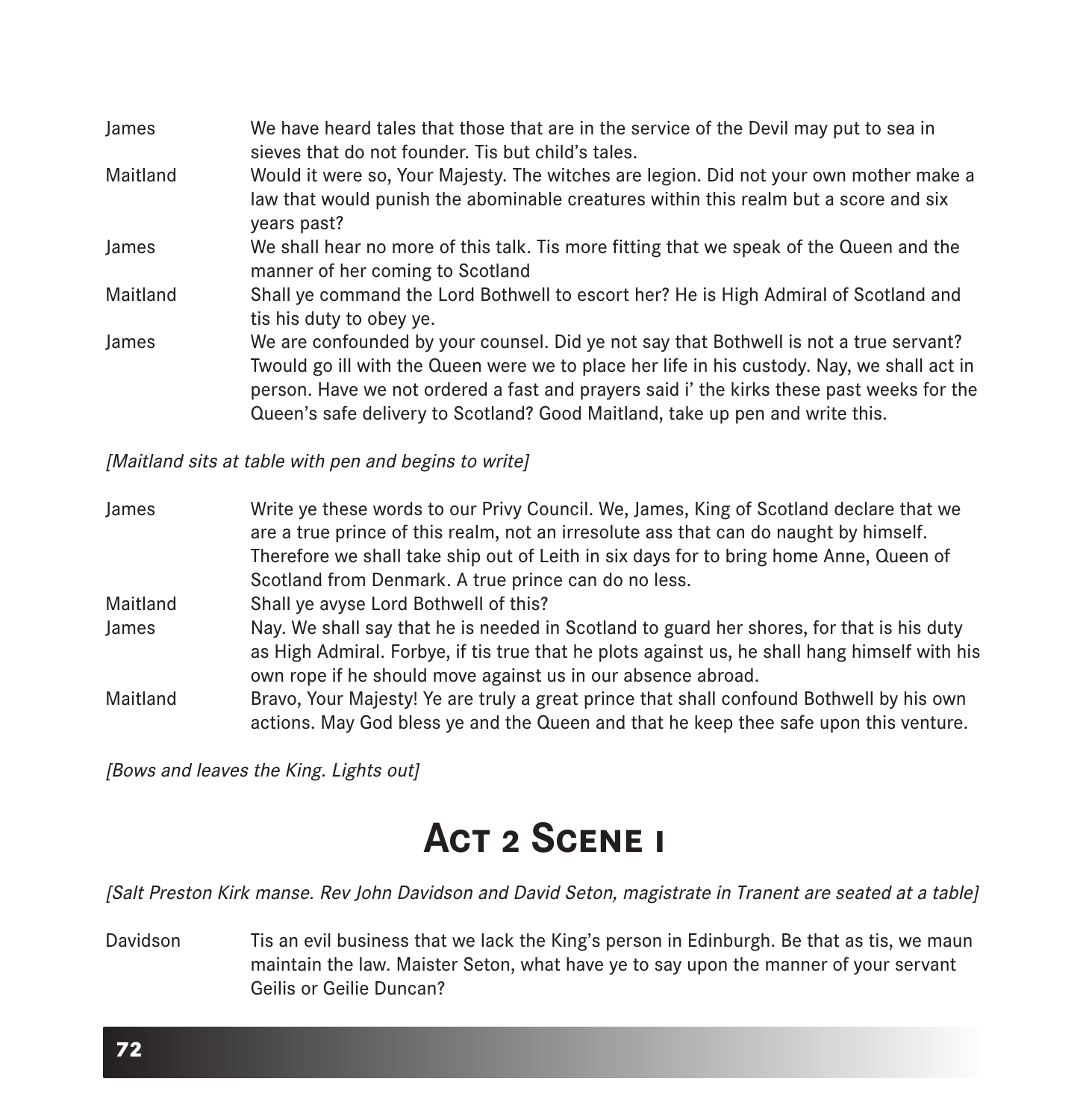| Seton    | Tis known that she goes abroad at nicht when good Christians are a-bed                        |
|----------|-----------------------------------------------------------------------------------------------|
| Davidson | Ye have nae doot speered her upon the matter.                                                 |
| Seton    | That I have. She confesses tae visiting the seik and the ailing in Travernent and Salt        |
|          | Preston. She is a kind lass and warks weel in my hoose                                        |
| Davidson | But think ye not that her wanderin' abroad i' the dark is queer?                              |
| Seton    | That I dae. I have askit her aboot the habit. I hae avysed her that her nichtly               |
|          | wanderins are suspectit. But she says that she maun gae oot at nicht for tis only then        |
|          | that she maun visit the seik. She travels far. Travernent, Salt Preston and even North        |
|          | Berwick.                                                                                      |
| Davidson | Tis of her journeys tae North Berwick I wish tae speak to ye.                                 |
| Seton    | Aye, sir, I ken                                                                               |
| Davidson | Lately, my Brothers in Christ hae attended the auld kirk at North Berwick, where tis said     |
|          | that at the hour of midnight, mony eldritch sounds and queer lichts abound the place.         |
|          | Your servant Geilie Duncan has been seen comin' and goin' there, alang with mony              |
|          | uthers frae Salt Preston. The Brethren say that the door is watched be one named Grey         |
|          | Meal, a powerful man that is feared in this parish.                                           |
| Seton    | I have heard on it.                                                                           |
| Davidson | Tis kent that your servant lass Geilie Duncan, Dr John Fian, Agnes Sampson, Euphemia          |
|          | McLean, Janet Stratton, Meg Bogton and Bessie Thomson and mony other Salt Preston             |
|          | folk attend the kirk. They say near a score.                                                  |
| Seton    | Tis a sair business richt enough. They say that Fian is also kent as Cunningham. The low      |
|          | folk mak a jest o' the name, crying him Sly Bacon. The shoe maun fit for tis weel kent        |
|          | that Fian is versed in the Black Airts, the servant o' the Deil and o' Francis Earl Bothwell. |
|          | Did not his late kinsman debauch the late Queen Mary in the castle of Dunbar and force        |
|          | her to marry him, that he would gain the throne?                                              |
| Davidson | Tis as ye say. Now his kinsman casts his een upon the throne o' King James the Saxth.         |
|          | The first Bothwell deed in a Danish prison. Tis strange that oor present King is there this   |
|          | day. Why cannot the Scottish fleet bring the royal fowk hame?                                 |
| Seton    | Tis said that Chancellor Maitland puts it about that Bothwell is no' to leave the realm, for  |
|          | fear that he wreaks herm upon the King.                                                       |
| Davidson | There is nae smoke withoot there be fire. Bothwell is rumoured tae lead the coven at          |
|          | North Berwick and that they hae already brocht storms to droon the Queen and then the         |
|          | King himself. Would that I had the power tae accuse him.                                      |
| Seton    | Ye micht not hae the power but there is ane that does. My Lord Chancellor Maitland has        |
|          | the King's ear in this matter. He has avised the King that Bothwell is evilly disposed tae    |
|          | him. In time coming, Bothwell shall be brocht low.                                            |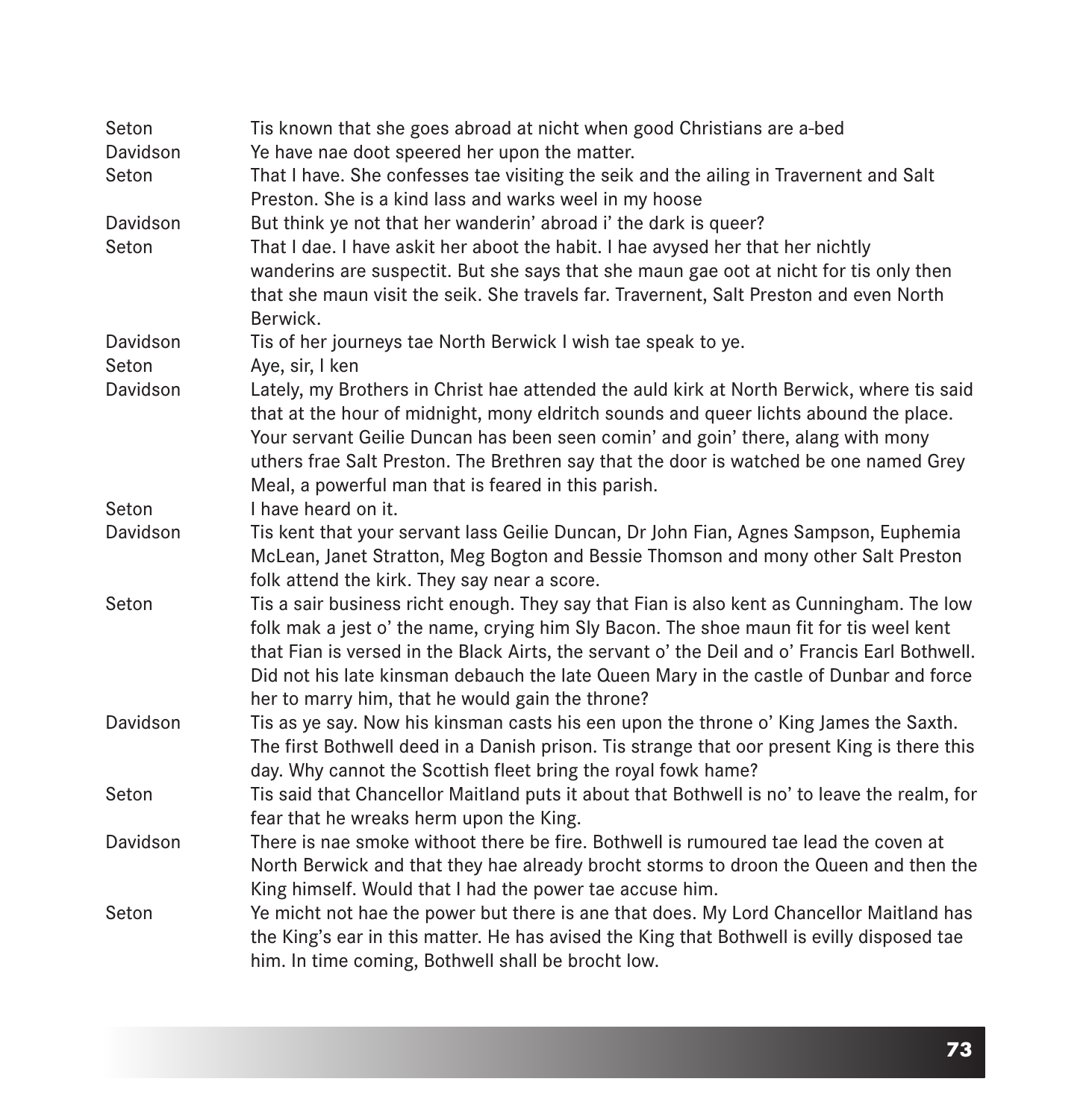Davidson We maun pray for that day. Noo I bid ye goodnicht, Maister Seton, for there is much work to be done.

[Lights out]

## **Act 2 Scene 1i**

[Dimly lit stage with Bothwell and Fian seated at a table]

| <b>Bothwell</b> | Good John, tis right glad I am that ye have called upon me. There is much work that<br>awaits us. Tis said in court that he that calls himself James the Sixth shall not return<br>from Denmark until the Spring. We have achieved much since his departure but more is<br>needed. I would move against Chancellor Maitland if I but had the strength.                                                                                     |
|-----------------|--------------------------------------------------------------------------------------------------------------------------------------------------------------------------------------------------------------------------------------------------------------------------------------------------------------------------------------------------------------------------------------------------------------------------------------------|
| Fian            | Upon that may I assure ye my Lord? The support for ye grows be the hour. Above six<br>score have sworn allegiance to ye, all humble folk but all well versed in the Devil's craft. I<br>am clerk to the coven that increases daily. Those that serve ye await your command.                                                                                                                                                                |
| <b>Bothwell</b> | Ye speak of the Devil's craft. My enemies accuse me of paction with that gentleman.<br>Chief among them is Chancellor Maitland who employs a different craft - lies and deceit<br>which he pours into the King's ear. He will not rest until I am got into the Edinburgh<br>Tolbooth or the Castle. He has openly accused me of witchcraft. So be it, for mayhap the<br>weaker vessels in his employ may waver in their allegiance to him. |
| Fian            | I take your meaning, my Lord. Fear of ye and your magical powers may bring these<br>weaker vessels to your side. Or at least they shall not move against ye. Shall ye move<br>now against Maitland or the King?                                                                                                                                                                                                                            |
| <b>Bothwell</b> | Master Fian, I have laid careful plans to rid Scotland of this King. He is a whoreson, the<br>spawn of his murdering mother Mary that was executed but two years ago in England for<br>her attempts upon the life of Elizabeth the Queen there. This James is the bastard son of<br>his mother and the low-born Italian David Riccio. Good Fian, think ye not that he has the<br>face of an Italian gigolo?                                |
| Fian            | I have never looked upon his countenance but they say tis true that his reputed father<br>Lord Darnley was murdered by his own mother, that she might wed your kinsman the<br>third Earl Bothwell.                                                                                                                                                                                                                                         |
| Bothwell        | Aye. And had the courage to despatch Mary, he would have become King and thereby<br>passed the throne to me and mine. I shall have this throne first, then I shall have the<br>guts out of Maitland for his treachery.                                                                                                                                                                                                                     |
| Fian            | I shall serve ye in this. As will thy servants in the Devil. Thy will be done.                                                                                                                                                                                                                                                                                                                                                             |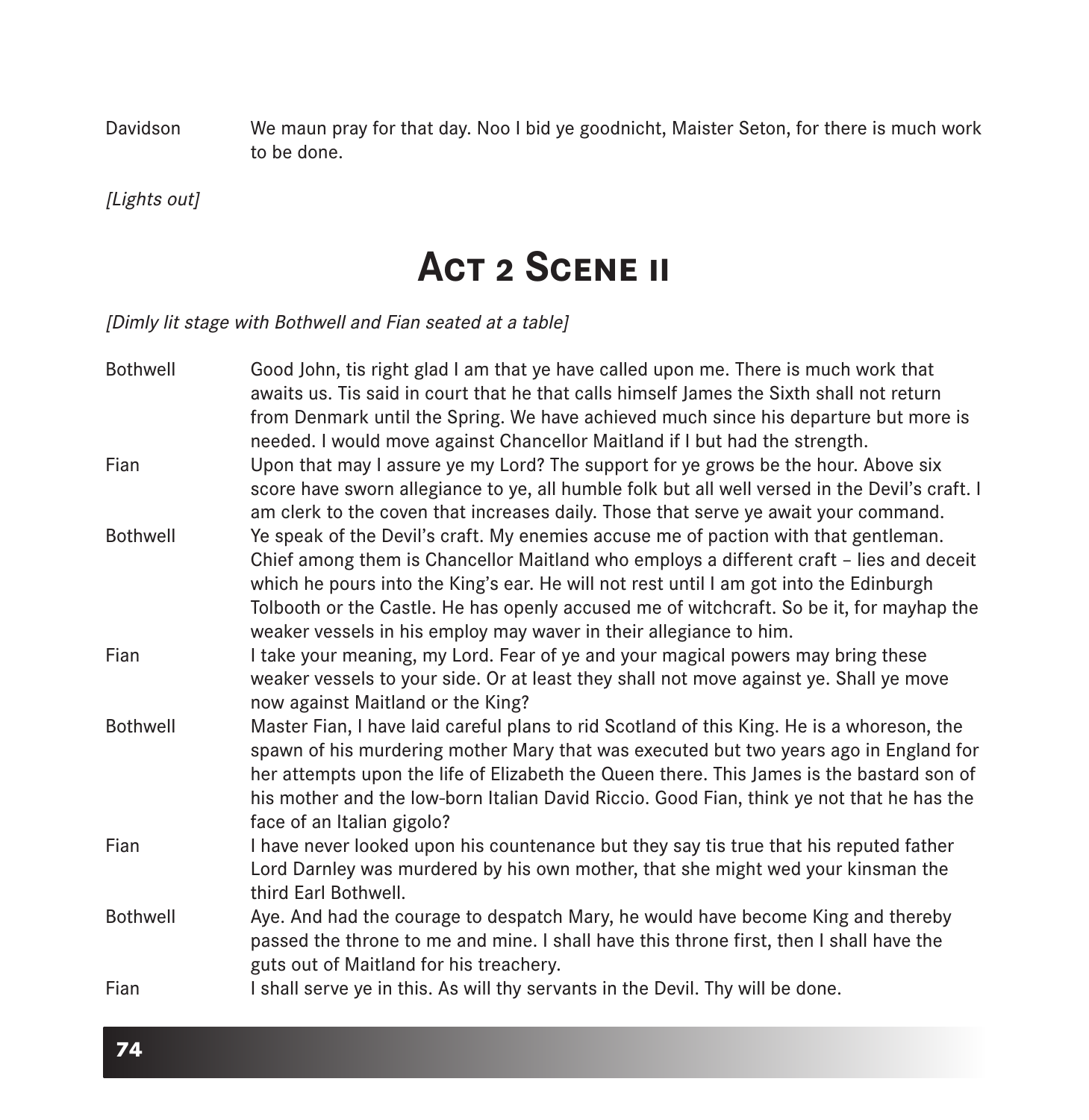| <b>Bothwell</b> | For this service I shall reward ye and my faithful servants with gold, silver and victuals.                                                                                                                                                                                                                                                                                                                                                                |
|-----------------|------------------------------------------------------------------------------------------------------------------------------------------------------------------------------------------------------------------------------------------------------------------------------------------------------------------------------------------------------------------------------------------------------------------------------------------------------------|
|                 | All shall enjoy my bounty when the King is gone.                                                                                                                                                                                                                                                                                                                                                                                                           |
| Fian            | [Bowing] I shall make this known to those that serve ye.                                                                                                                                                                                                                                                                                                                                                                                                   |
| <b>Bothwell</b> | Shall ye name the chief among them?                                                                                                                                                                                                                                                                                                                                                                                                                        |
| Fian            | That I shall right gladly. First is Euphemia McLean, heiress to the lately deed Lord<br>Cliftonhall, a senator in the Court of Justice. Another is Agnes Sampson, wise-wife of<br>Nether Keith who is well-versed in the making of potions to cure the sick. Then there is<br>the comely lass Geilie Duncan, her that serves the magistrate in Travernent, David<br>Seton. There are others out of Salt Preston that be strong in the Devil's craft. Janet |
|                 | Straton, Meg Bogton, Bessie Thomson, Robin Grierson -                                                                                                                                                                                                                                                                                                                                                                                                      |
| <b>Bothwell</b> | Enough, Master Fian. I have not the time to hear of them all. There is intelligence that the<br>King and his bride shall set sail from Denmark in May month. Shall ye and the followers<br>out of Salt Preston foregather at North Berwick upon my signal when the King sails? Tis<br>is of great import, for I would have ye and the coven rise up a great storm that shall send<br>their ship to the bottom of the sea.                                  |
| Fian            | Aye, it shall be as ye command. But not at North Berwick for there are those that have<br>espied our meetings there. I speak of the Salt Preston minister John Davidson and his<br>brethren. Upon this occasion, we shall foregather at Acheson's Haven, Salt Preston,<br>where none shall watch us.                                                                                                                                                       |
| <b>Bothwell</b> | Tis best done i' the dark.                                                                                                                                                                                                                                                                                                                                                                                                                                 |
| Fian            | It shall be done upon the darkest night of the year. Upon Beltane, the eve of the 30th<br>April, which is called May Eve, a night when all candles and fires are put out for to greet<br>the dawn. Those that serve the Devil may then walk abroad unseen.                                                                                                                                                                                                 |
| <b>Bothwell</b> | Good Fian, ye serve me well.                                                                                                                                                                                                                                                                                                                                                                                                                               |
| Fian            | Shall ye attend the gathering at Acheson's Haven upon May Eve my Lord?                                                                                                                                                                                                                                                                                                                                                                                     |
| <b>Bothwell</b> | Nay, for methinks I have other fish to fry that night. But say to the gathered there that<br>Lord Bothwell greets them and that they shall be rewarded by gold and silver and wheat.                                                                                                                                                                                                                                                                       |
| Fian            | Ye may say the words to the chief of your followers, for I have brought them to meet ye,<br>my Lord. Shall ye receive them?                                                                                                                                                                                                                                                                                                                                |
| <b>Bothwell</b> | The hour is late but bring them before me.                                                                                                                                                                                                                                                                                                                                                                                                                 |

[Fian goes to staircase and brings in Euphemia McLean, Agnes Sampson, Geilie Duncan, Janet Stratton, Meg Bogton and Bessie Thomson]

Bothwell [Stands and bows to them]. My good and faithful friends, it pleases me that ye are come to me this night. Now I should know ye by name. [Looks at Euphemia McLean who bows to him]. Shall ye come forward?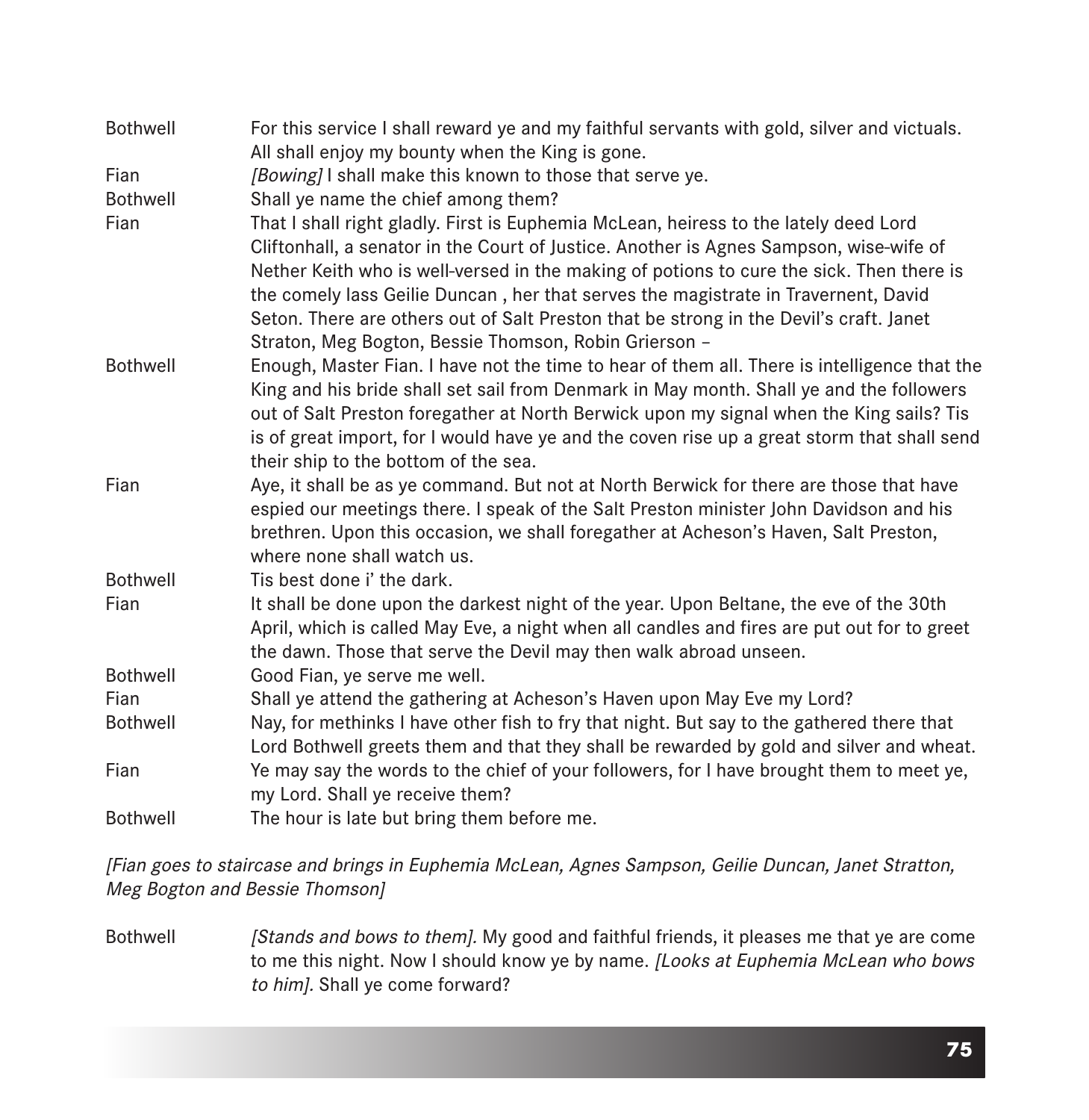| McLean          | Aye, my Lord. I am called Euphemia McLean, spouse to Patrick Moscrop, lawyer and<br>adulterer, the kinsman of your enemy David Seton, magistrate in Travernent. I have                                                                                                            |
|-----------------|-----------------------------------------------------------------------------------------------------------------------------------------------------------------------------------------------------------------------------------------------------------------------------------|
|                 | powers that I would give to you in service.                                                                                                                                                                                                                                       |
| Bothwell        | Thank ye, Mistress McLean. [Beckoning to Agnes Sampson] Come ye forward, Mistress,<br>name yourself                                                                                                                                                                               |
| Sampson         | I am callit Agnes or Anny Sampson, grace-wife. I am skilled in the                                                                                                                                                                                                                |
|                 | making of potions that heal the seik.                                                                                                                                                                                                                                             |
| <b>Bothwell</b> | Tis a noble profession. And how are ye called? [To Geilie Duncan]                                                                                                                                                                                                                 |
| Duncan          | [curseying] I am but a serving lass Geilis Duncan in the service of David Seton,                                                                                                                                                                                                  |
|                 | Magistrate of Travernent. I also heal the seik. I play upon the                                                                                                                                                                                                                   |
|                 | Jewish harp for it amuses my sisters and brothers when we are                                                                                                                                                                                                                     |
|                 | within the cauld chambers o' North Berwick's ruined kirk.                                                                                                                                                                                                                         |
| <b>Bothwell</b> | Shall ye play for us now?                                                                                                                                                                                                                                                         |
| Duncan          | Nay sir, for I do not have the instrument. I play only when the Deil is present amang us.                                                                                                                                                                                         |
| <b>Bothwell</b> | Mayhap ye shall play it for me upon a favoured hour?                                                                                                                                                                                                                              |
| Duncan          | <i>curtseying again]</i> Twill be my pleasure, sir.                                                                                                                                                                                                                               |
| Fian            | [Motioning Janet Stratton, Meg Bogton and Bessie Thomson forward] And here are three<br>other loyal servants my Lord. They are callit Meg Bogton, Janet Stratton and Bessie<br>Thomson. [They all curtsey]                                                                        |
| Bothwell        | I have heard of ye Mistress Stratton. That ye were present at the port of Leith when the                                                                                                                                                                                          |
|                 | King set sail for Denmark last October. Were ye not                                                                                                                                                                                                                               |
|                 | she who cast into the sea the cat that brought forth a great storm that day?                                                                                                                                                                                                      |
| Stratton        | Aye, sir, I were. As were Meg and Bessie.                                                                                                                                                                                                                                         |
| <b>Bogton</b>   | Twas my duty to be there.                                                                                                                                                                                                                                                         |
| Thomson         | And mine. And Janet did give us strength upon that day, saying that there shall be nae<br>deceit amang us, for we are united in the ploy that shall bring doon a faus King.                                                                                                       |
| <b>Bothwell</b> | I thank ye, my good servants. Dr Fian, see that ye nurture these women well. I shall<br>reward ye and they in time coming. Gold, silver and food shall ye all have, for I am<br>bountiful to those that serve me faithfully. And now the hour is late. I bid ye all<br>goodnight. |

[All bow as he exits the stage. Lights out]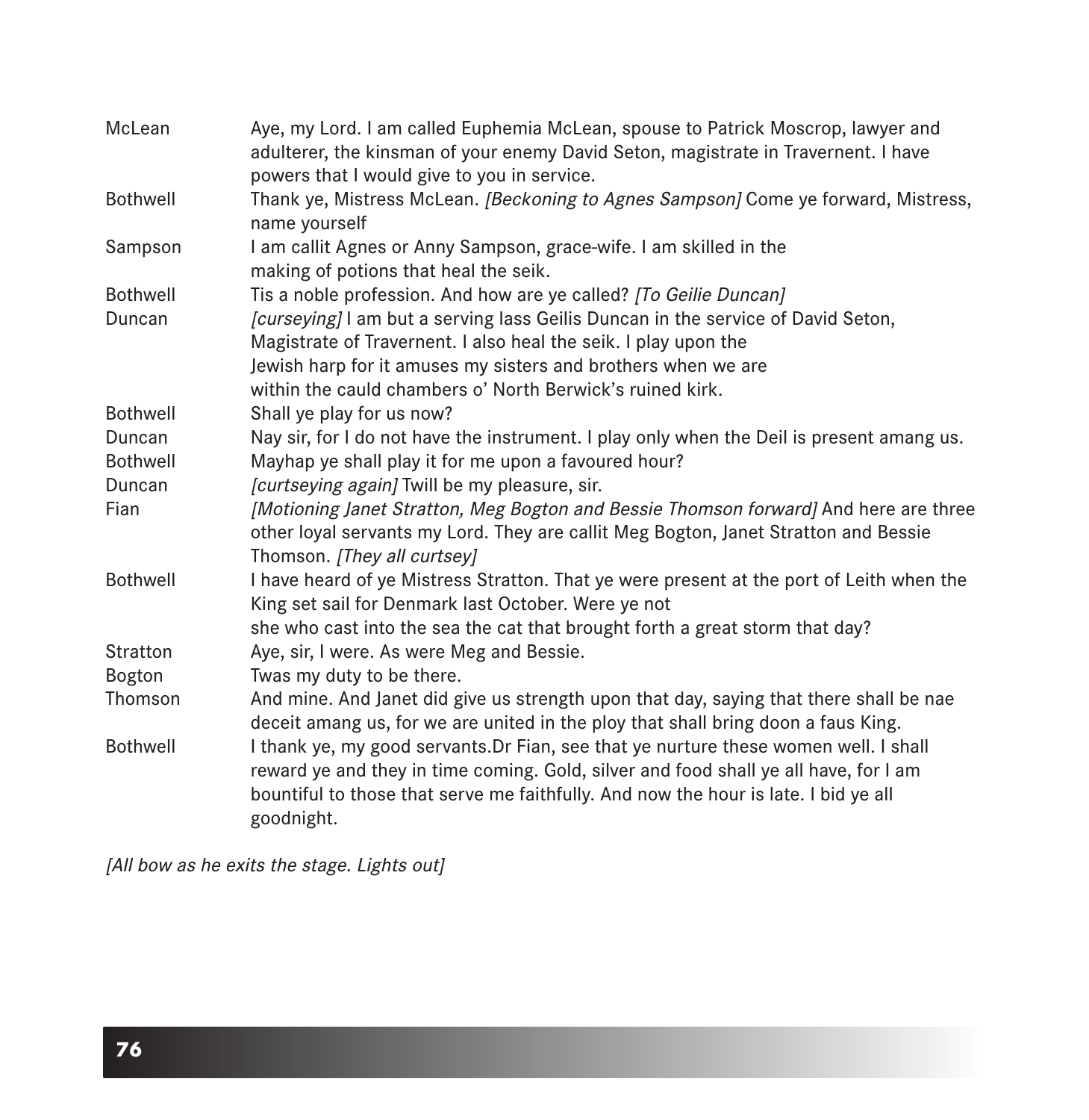## **Act 3 Introduction**

In May 1590, King James the Sixth and his new bride Anne of Denmark arrived safely in Leith, despite the onset of further storms that delayed their crossing. Six women in Denmark were indicted and executed for witchcraft. On 31st July 1590, August Eve or Lammas, another date revered by witches, the North Berwick Witches met for the last time. On that occasion, they convened at Acheson's Haven. At that convention, Agnes Sampson proposed the death of James the Sixth, Reputedly on Bothwell's orders. At her subsequent trial, she confessed that the Devil had appeared before her, saying that the King would be destroyed by toad's venom and the roasting of his image in wax.

By October that year, James had instituted proceedings against Lord Bothwell and his Coven. The trials of Bothwell, Fian, McLean, Sampson and many others were ordered to begin. Bothwell's trial never took place as his standing required that he be tried by his peers and many declined to attend. In the course of the next few months, Fian was tortured and executed in January 1591; Euphemia McLean was cast alive into the flames on Castle Hill, Edinburgh in June 1591.

Bothwell, incarcerated in Edinburgh Castle managed to escape with outside help in the same month. He fled to the Continent and was never recaptured. His hapless followers, the so-called North Berwick Witches were put to death, Geilie Duncan and her friend Bessie Thomson being among the last to be executed at the end of that terrible year.

# **Act 3: Scene 1**

[The Tolbooth in Edinburgh. The judge appointed to preside over the many trials is assisted – even directed – by the King in person]

Judge Hear ye, hear ye! This day is foregathered a multitude of persons that have confessed to serving Francis Stewart, Earl of Bothwell who is accused of treason against our sovereign lord, James, King of Scotland. Among those that have served the rebel Bothwell are two score and ten residenters of Salt Preston, men and women that are confessed followers of the Devil. Chief among these are Dr John Fian, dominie, Euphemia McLean, a rank Papist, Agnes Sampson, Barbara Napier and Richard Graham of Edinburgh and sundry others. All are indicted for treason against our sovereign King, James, Sixth of Scotland. I call upon the first witness, Master David Seton, magistrate of the parish of Travernent.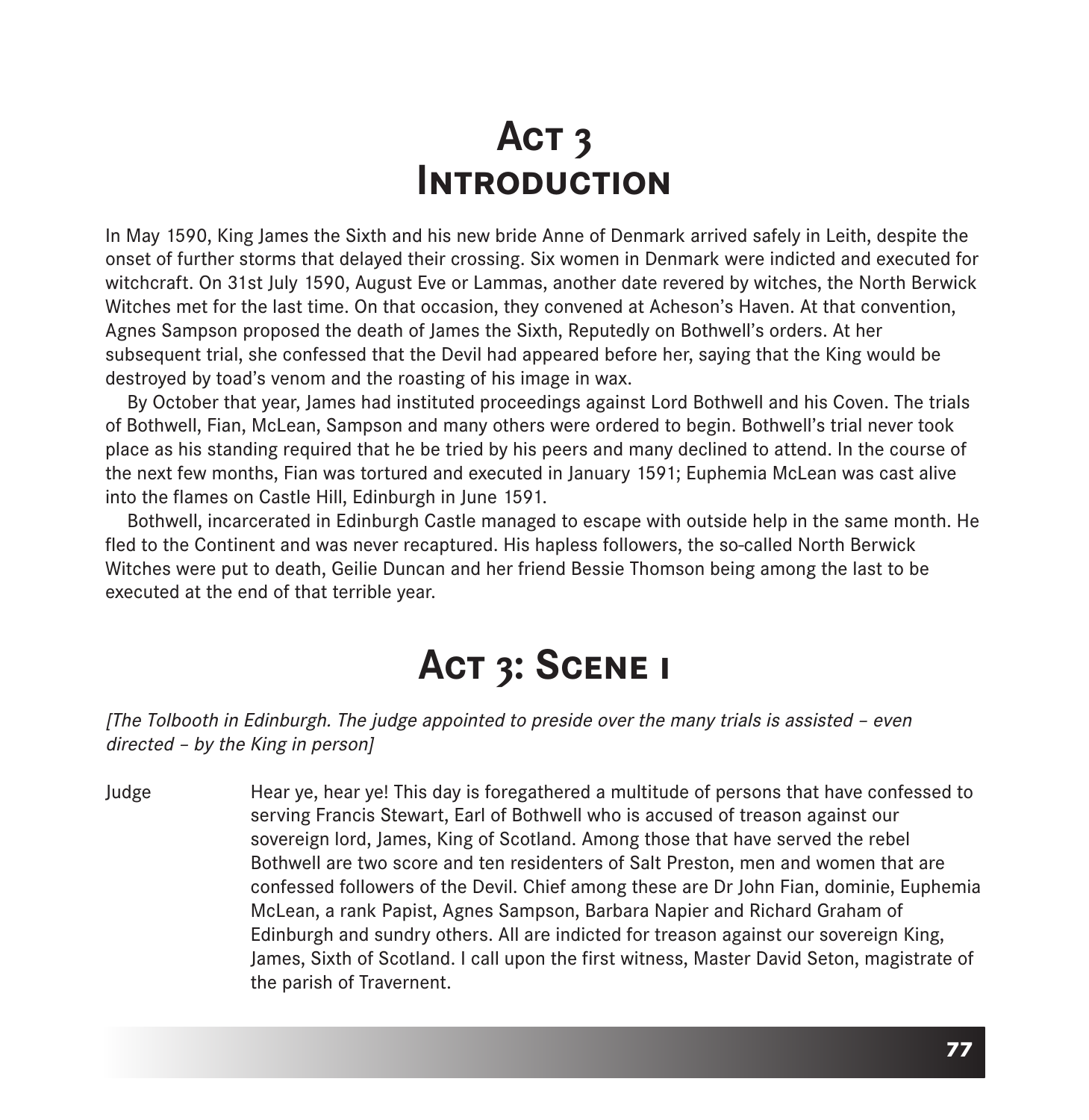## [Seton is brought in]

| Judge    | How are ye called and what is your profession?                                              |
|----------|---------------------------------------------------------------------------------------------|
| Seton    | David Seton, magistrate of Travernent. My testimony shall be vouchsafed by Master           |
|          | Patrick Moscrop, my advocate and kinsman, spouse to the accused Euphemia                    |
|          | McLean.                                                                                     |
| James    | [nods] We have foreknowledge of ye, Master Seton, aye and of your kinsman. Pray be          |
|          | seated.                                                                                     |
| Judge    | How shall ye inform this assize?                                                            |
| Seton    | In this manner. My servant Geilis Duncan is a witch that goes abroad at night when good     |
|          | Christian souls are a-bed. I have followed her and seen the abominable spectacles that      |
|          | occurrit in the ruined Kirk at North Berwick, where above 5 score folk met the Devil.       |
| Judge    | Is there one who shall attest to this?                                                      |
| Davidson | I shall sir, for I am minister of Salt Preston Kirk and was present with Maister Seton upon |
|          | several nichts at North Berwick, where we did witness the abominable gaitherings there.     |
| Judge    | Pray be seated Maister Davidson. As ye have knowledge of the coven that met at North        |
|          | Berwick, thy testament shall be used against those that are on trial this day. Pray         |
|          | enlighten this assize upon thy hand in this matter.                                         |
| Davidson | I cannae say all, for I saw not all i' the kirk at North Berwick. Me and the Brethren were  |
|          | obleeged tae remain hidden for there was a man they callit Grey Meal who stood guard        |
|          | at the broke door i' the kirk there                                                         |
| Judge    | So what saw ye there?                                                                       |
| Davidson | A gaithering of ower five score, mony o' them frae my parish.                               |
| Judge    | And what did they do there?                                                                 |
| Davidson | They made homage to the Deil that appeared as a black man wi' the horns o' a black          |
|          | beast upon him. Ah couldna see his face therefore.                                          |
| Judge    | What manner of beast's head did he adopt?                                                   |
| Davidson | Twas like that o' a ox or bullock. The black man stood upon the ruinit pulpit an' invited   |
|          | them assembled to approach him, that they micht kiss his arse be way o' homage.             |
| Judge    | Did ye witness this foul act?                                                               |
| Davidson | Aye, that Ah did. Twas mostly women that kissed the Deil's arse.                            |
| Judge    | Shall ye give their names?                                                                  |
| Davidson | There were ower mony Sir. But Ah did witness the women callit Sampson, McLean,              |
|          | Stratton, Bogton and sundry others performing the foul deed.                                |
| Judge    | Was the woman called Geile Duncan among them?                                               |
| Davidson | Aye, Sir                                                                                    |
| Judge    | Did ye witness other foul deeds?                                                            |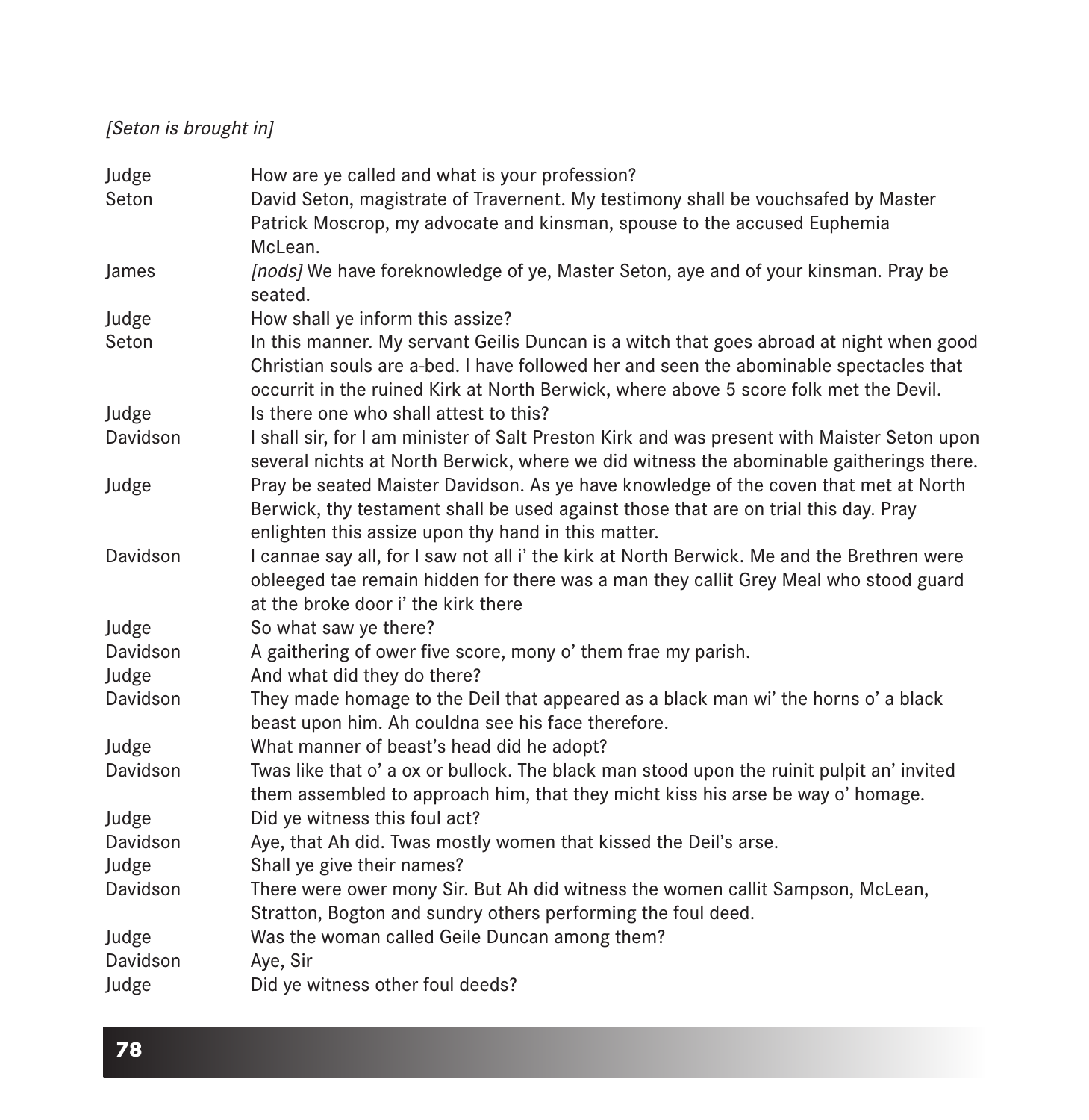| Davidson | Aye Sir. Some o' the women showed their bare breasts that the Deil micht suck upon                                                                                      |
|----------|-------------------------------------------------------------------------------------------------------------------------------------------------------------------------|
|          | them. Tis weel kent that the Deil favours womens' milk.                                                                                                                 |
| Judge    | Have ye more to tell the assize?                                                                                                                                        |
| Davidson | Aye, that Ah have. That nicht the Deil said he would hae the heart o' the King, that he<br>wad roast it in Hell for he was weel servit be a noble man and his servants. |
| Judge    | Did he name the noble man?                                                                                                                                              |
| Davidson | Nay, but those that were present upon the nicht spake o' the name o' Francis, Earl                                                                                      |
|          | Bothwell.                                                                                                                                                               |
| Judge    | And what did they then?                                                                                                                                                 |
| Davidson | They did take up the corpse o' a black cat and held it ower the sea, then they did<br>dispatch it, saying that twould mak a grit storm that would droon the King.       |
| Judge    | Saw ye more?                                                                                                                                                            |
| Davidson | Nay Sir, for me and mine were sair afraid and would return tae the kirk o Salt Preston,                                                                                 |
|          | there to pray for oor deliverance be the Lord Jesus Christ, oor Saviour.                                                                                                |
| Judge    | Thank ye Master Davidson. Ye may stand down. I call next upon David Seton, Magistrate<br>of Travernent.                                                                 |

[Seton is brought in and he bows to the judge]

| Seton    | I am a humble servant at your service Sir.                                                                                                                                                                                                                                                          |
|----------|-----------------------------------------------------------------------------------------------------------------------------------------------------------------------------------------------------------------------------------------------------------------------------------------------------|
| Judge    | Was it not your servant Geilie Duncan that made known the plot to kill the King?                                                                                                                                                                                                                    |
| Seton    | Aye Sir.                                                                                                                                                                                                                                                                                            |
| Judge    | Bring in the panel she who is callit Geilie Duncan that she may face her accusers.<br>[Duncan is dragged in. She has clearly been tortured] Ye are among the chief suspects<br>that have made threat upon the King's life. What say ye to the crime of which ye are<br>accused, that of witchcraft? |
| Duncan   | If ye please Sir, Ah'm nae witch. Ah am but a puir lass that has been gien the pow'r o'<br>healing.                                                                                                                                                                                                 |
| Judge    | And muckle else twould seem. Did ye attend the gathering at North Berwick Kirk?                                                                                                                                                                                                                     |
| Duncan   | Aye Sir                                                                                                                                                                                                                                                                                             |
| Judge    | And what did ye there?                                                                                                                                                                                                                                                                              |
| Duncan   | Ah played upon the Jewish Harp for to entertain ma sisters and brothers.                                                                                                                                                                                                                            |
| Judge    | And the Devil?                                                                                                                                                                                                                                                                                      |
| Duncan   | Ah ken nocht for Ah saw him nocht, though they say he was present upon ane nicht i' the<br>kirk o' North Berwick                                                                                                                                                                                    |
| James VI | May we question the panel?                                                                                                                                                                                                                                                                          |
| Judge    | As ye wish, Your Highness, for tis thy right.                                                                                                                                                                                                                                                       |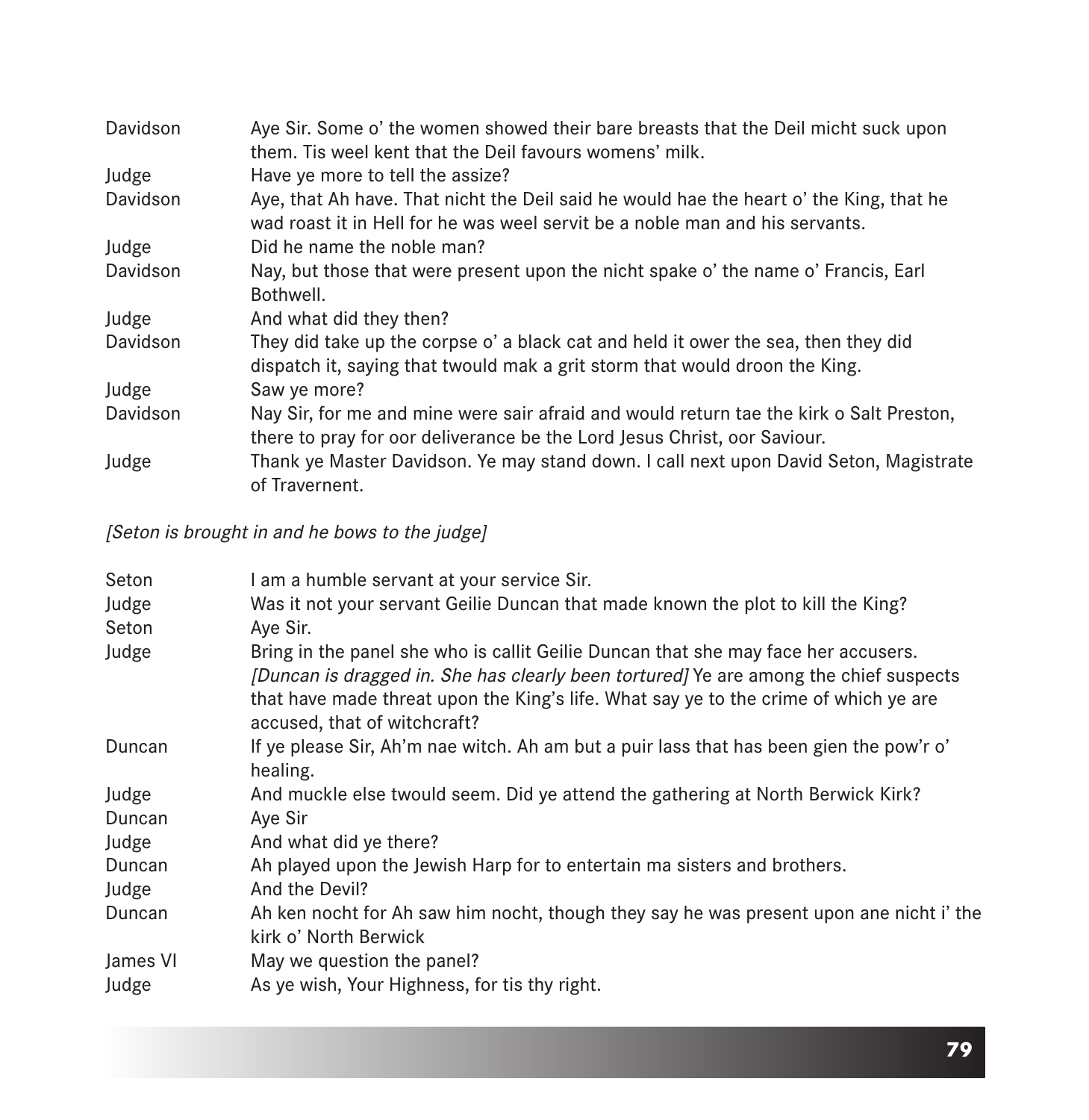| King   | Now, lass, shall ye enlighten us on your art and part in this business?                                                                                                                                                                        |
|--------|------------------------------------------------------------------------------------------------------------------------------------------------------------------------------------------------------------------------------------------------|
| Duncan | [curtseying] 'Twas my task to play upon the tromp, sometimes kenned as the Jew's Harp,<br>that the company micht join in a dance.                                                                                                              |
| King   | And did the Devil dance?                                                                                                                                                                                                                       |
| Duncan | Aye, sir, but not ower long, for would move amang us and smile upon his favoured<br>servants and them that jigged weel.                                                                                                                        |
| King   | And shall ye play the tromp for us this day?                                                                                                                                                                                                   |
| Duncan | Nay sir, for the maisters have ta'en the instrument from me.                                                                                                                                                                                   |
| King   | Do ye worship the Devil?                                                                                                                                                                                                                       |
| Duncan | Nay, sir. I worship the Lord Jesus.                                                                                                                                                                                                            |
| King   | Yet ye were present at the gatherings at North Berwick and Acheson's Haven were ye<br>not?                                                                                                                                                     |
| Duncan | Aye, sir. But it was in fear o' my life, for I was bidden there. They said that if I werenae<br>present, my life would be hermed.                                                                                                              |
| King   | Shall ye enlighten us on those that threatened ye.                                                                                                                                                                                             |
| Duncan | Doctor John and Mistress McLean                                                                                                                                                                                                                |
| King   | Ye advert to Dr John Fian, sometimes known as Cunningham?                                                                                                                                                                                      |
| Duncan | Aye, sir                                                                                                                                                                                                                                       |
| King   | [whispers to Judge who nods]                                                                                                                                                                                                                   |
| Judge  | The panel is dismissed. The assize calls upon Dr John Fian, dominie of Salt Preston<br>school. [Fian is brought in; he has been badly tortured and there is blood on his face] Are<br>ye John Fian alias Cunningham, servant of Lord Bothwell? |
| Fian   | I am, sir                                                                                                                                                                                                                                      |
| Judge  | Do ye worship the Devil and practise the black arts?                                                                                                                                                                                           |
| Fian   | I recognise but one master and he is My Lord Bothwell.                                                                                                                                                                                         |
| Judge  | Tis written that ye have confessed that the Devil has carried ye to high mountains, that<br>ye were transported there in spirit, while your body lay a-bed? Is that so?                                                                        |
| Fian   | Aye. But twas but a dream                                                                                                                                                                                                                      |
| Judge  | Ye were present in the flesh at North Berwick Kirk however.                                                                                                                                                                                    |
| Fian   | Aye.                                                                                                                                                                                                                                           |
| Judge  | Tis been reported that there ye did blow open the door and lit candles that burnt blue,<br>that the hellish company ye were with could cavort and make free with each other. Is<br>that true?                                                  |
| Fian   | Aye.                                                                                                                                                                                                                                           |
| Judge  | Tis common knowledge that ye have cast spells upon divers women. That they would lie<br>with ye?                                                                                                                                               |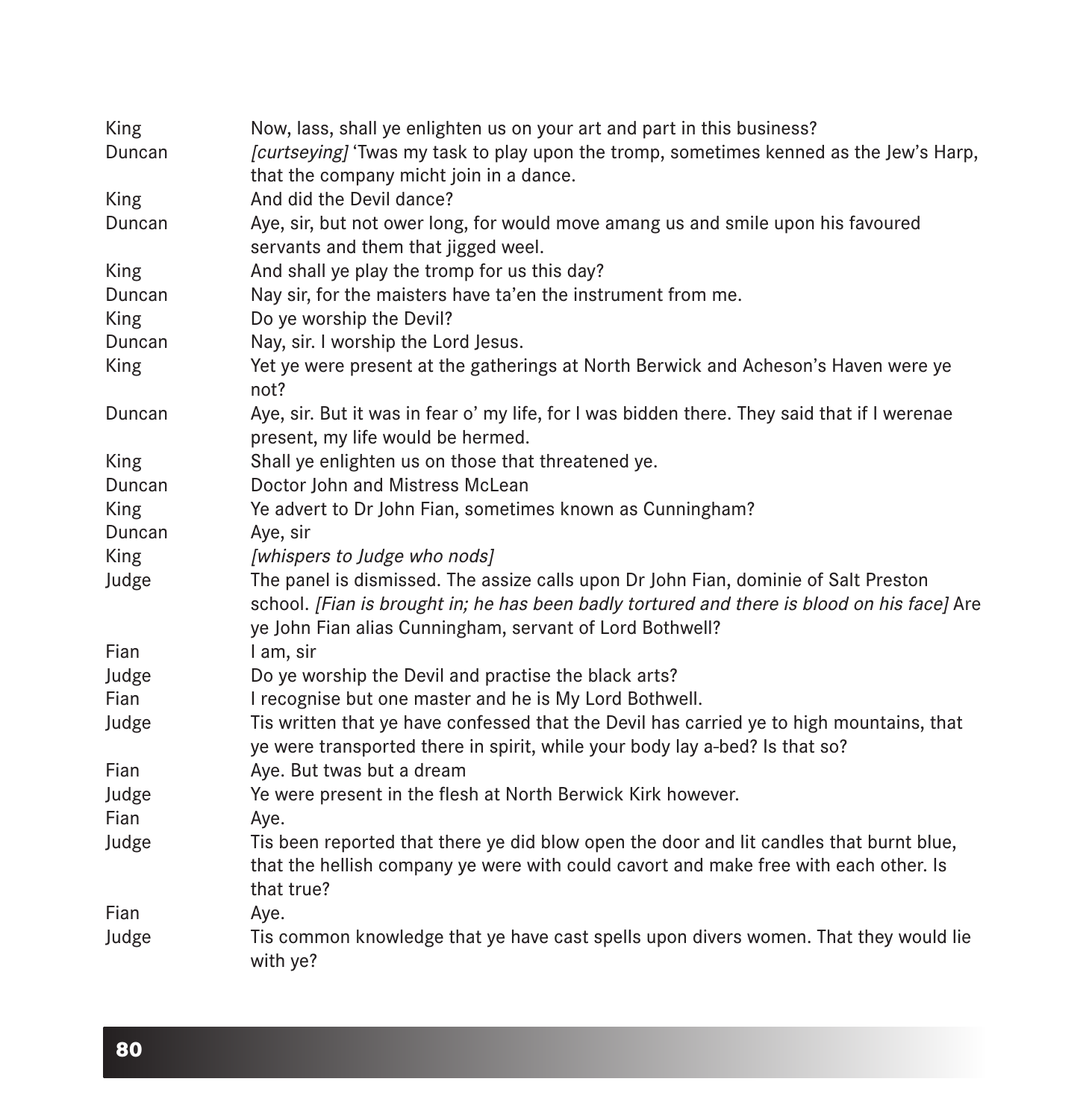| Fian    | They lay with me at their pleasure, not my own                                                                                                                                                                                                                                                                                                                                                                                                                                                                                                                               |
|---------|------------------------------------------------------------------------------------------------------------------------------------------------------------------------------------------------------------------------------------------------------------------------------------------------------------------------------------------------------------------------------------------------------------------------------------------------------------------------------------------------------------------------------------------------------------------------------|
| Judge   | Fie, sir, ye add calumny to your compearing. How many women did ye lie with?                                                                                                                                                                                                                                                                                                                                                                                                                                                                                                 |
| Fian    | A score and ten [Gasps from the assembled cast] But they did not come to my bed by<br>inchantment.                                                                                                                                                                                                                                                                                                                                                                                                                                                                           |
| Judge   | Ye are adulterer and whoreson! Let that be added to the panel's list of malefactions.<br>Now, upon the matter of Lord Bothwell, shall ye confess that he is the Devil's servant<br>and that he uses of the black arts.                                                                                                                                                                                                                                                                                                                                                       |
| Fian    | I know naught of these matters. My Lord Bothwell is the King's servant and as I am<br>servant to My Lord, then it must be that I am the King's servant also. The Devil's craft is<br>to gain power, that he might destroy what is builden, to cast down what is good, to<br>uproot that which thrives. My Lord Bothwell hath done no manner of such things. I swear<br>this as the best of my knowledge, for I am not party to all that he does.                                                                                                                             |
| Judge   | Yet ye have confessed enough to damn yourself. Your interlocuters have sworn under<br>oath that said ye did give faith to and adore the Devil, that ye gained converts to his<br>cause and administered potions to them. Forbye, ye committed monstrous acts the like<br>of which were thus- the digging up of corpses of children that died without baptism, that<br>ye might use of their bones to distil your potions. That ye destroyed cattle, corn and<br>divers goods. That ye did raise storms and tempests that would harm the King's person<br>upon the high seas. |
| Fian    | These are falsehoods.                                                                                                                                                                                                                                                                                                                                                                                                                                                                                                                                                        |
| Judge   | Then why did ye freely confess to them?                                                                                                                                                                                                                                                                                                                                                                                                                                                                                                                                      |
| Fian    | I have never practised witchcraft. I abused the people by putting fear into them. But I am<br>no witch or warlock. I confessed these matters by fear of torture and to save my life.                                                                                                                                                                                                                                                                                                                                                                                         |
| Judge   | Silence! Enough of your calumnies! Ye are possessed of evil and ye have earned the<br>reward ye deserve under the law. Ye shall be taken from this place to the Castlehill, there<br>to be werrit and his body thereafter to be consumed by fire. [The King raps on the table<br>in agreement and shouts out "May God have mercy upon ye!" Fian is led away, his head<br>held high: he is smiling] I call upon the prisoner Agnes Sampson. [She is led in. She is<br>unafraid and proud. She looks disdainfully at the judge and then the King] Pray state<br>your name.     |
| Sampson | I am callit Agnes or Anny Sampson, guid-wife or wise-wife of Nether Keith                                                                                                                                                                                                                                                                                                                                                                                                                                                                                                    |
| Judge   | Ye are also midwife?                                                                                                                                                                                                                                                                                                                                                                                                                                                                                                                                                         |
| Sampson | Aye.                                                                                                                                                                                                                                                                                                                                                                                                                                                                                                                                                                         |
| Judge   | Ye have confessed to the crime of witchcraft have ye not?                                                                                                                                                                                                                                                                                                                                                                                                                                                                                                                    |
| Sampson | Aye, but twas got from me under strict dealing by evil men that ye employ as jailers.                                                                                                                                                                                                                                                                                                                                                                                                                                                                                        |
| Judge   | How came ye to serve the Devil?                                                                                                                                                                                                                                                                                                                                                                                                                                                                                                                                              |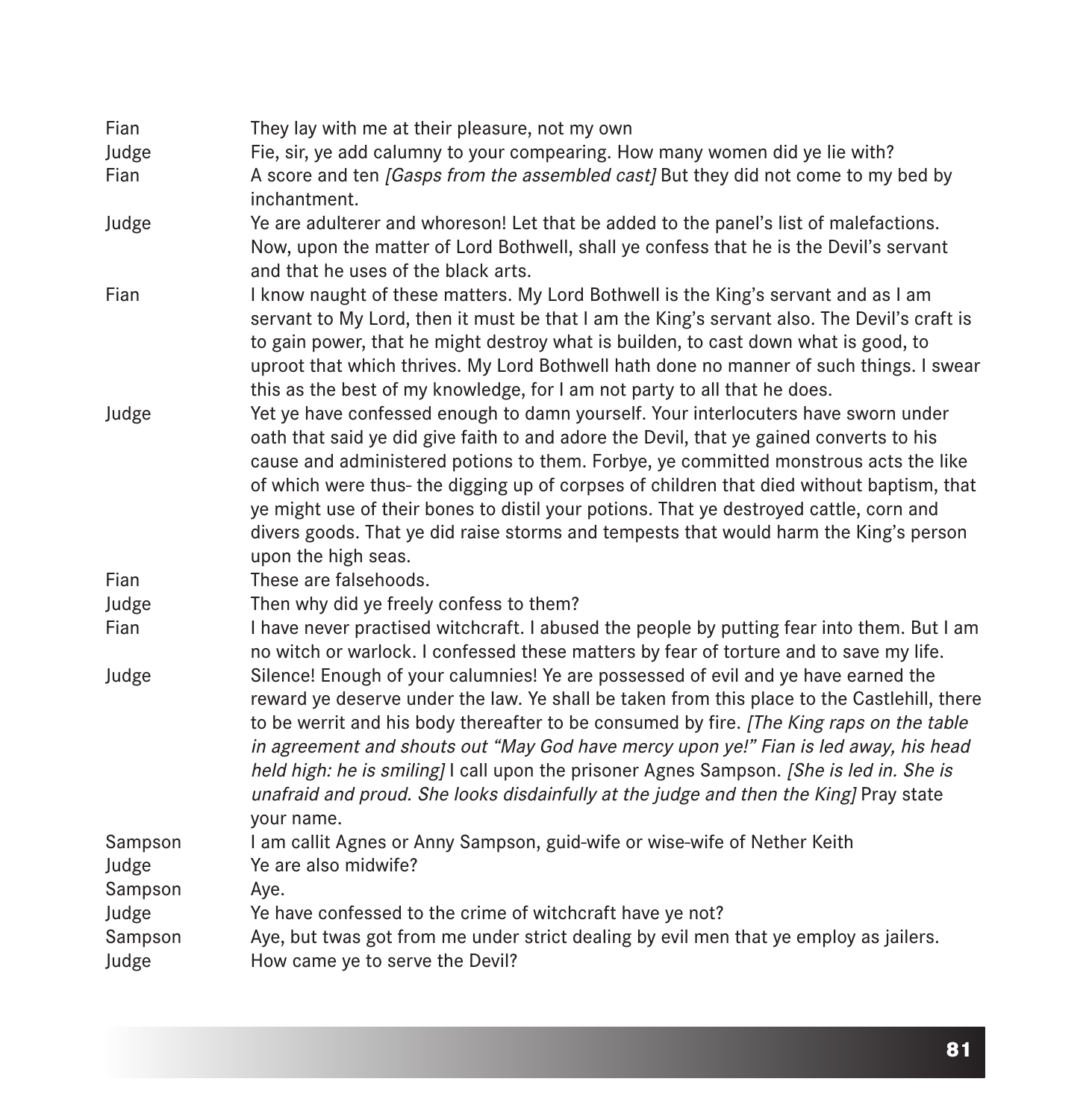| Sampson | Twas after my husband died. The Devil appeared afore me in the likeness of a man. He<br>commanded me to call him my master and that when I was afflicted, to summon him by<br>calling out Hola! Master!                                                                             |
|---------|-------------------------------------------------------------------------------------------------------------------------------------------------------------------------------------------------------------------------------------------------------------------------------------|
| Judge   | Did he promise ye rewards for your service?                                                                                                                                                                                                                                         |
| Sampson | Aye, that he did. Riches were to be granted to me and mine. And powers to be given me<br>that I might wreak revenge on them that have wronged me.                                                                                                                                   |
| Judge   | So ye admit that the Devil promised ye reward. Tis said that ye were promised reward<br>from Lord Bothwell. Let me remind ye of your confession [Reading from a paper] "My<br>Lord Bothwell promised me gold, siller and vittles for my service unto him". Are these<br>your words? |
| Sampson | Aye, but none came to me.                                                                                                                                                                                                                                                           |
| Judge   | Yet ye deny ye are witch? That ye have turned from the worship of our Lord Jesus<br>Christ.                                                                                                                                                                                         |
| Sampson | I worship as I am minded to for I bring bairns into this world that are in sair need of<br>succour. Aye and the sick that languish for want of comfort and vittles.                                                                                                                 |
| Judge   | Ah yes, the sick. Ye have skill in the healing of the sick, have ye not?                                                                                                                                                                                                            |
| Sampson | I am blessed with that gift.                                                                                                                                                                                                                                                        |
| Judge   | Ye have cured men, women, children and even animals, have ye not?                                                                                                                                                                                                                   |
| Sampson | Aye, tis so.                                                                                                                                                                                                                                                                        |
| Judge   | Let us consider divers of those ye have cured. Is it not so that some years past, ye cured<br>an afflicted noblewoman?                                                                                                                                                              |
| Sampson | Aye. She was Lady Kilbaberton of Baberton, nigh Edinburgh                                                                                                                                                                                                                           |
| Judge   | How came ye to cure her affliction?                                                                                                                                                                                                                                                 |
| Sampson | How else? Be prayer, Maister. For does not the kirk teach us that prayer brings comfort<br>to the ailing, the distressed and the dying?                                                                                                                                             |
| Judge   | I grant ye that. But I would enquire of the manner of the affliction possessed by Lady<br>Kilbaberton                                                                                                                                                                               |
| Sampson | Twas ane heavy disease that was like to carry her off                                                                                                                                                                                                                               |
| Judge   | And ye cured her? It what manner?                                                                                                                                                                                                                                                   |
| Sampson | Be my skills.                                                                                                                                                                                                                                                                       |
| Judge   | You advert to the potions ye concoct?                                                                                                                                                                                                                                               |
| Sampson | Aye and the benison of prayer.                                                                                                                                                                                                                                                      |
| Judge   | Are ye acquaint with one Robert Kerse of the Parish of Dalkeith?                                                                                                                                                                                                                    |
| Sampson | Aye, I was.                                                                                                                                                                                                                                                                         |
| Judge   | And what was the manner of the acquaintance?                                                                                                                                                                                                                                        |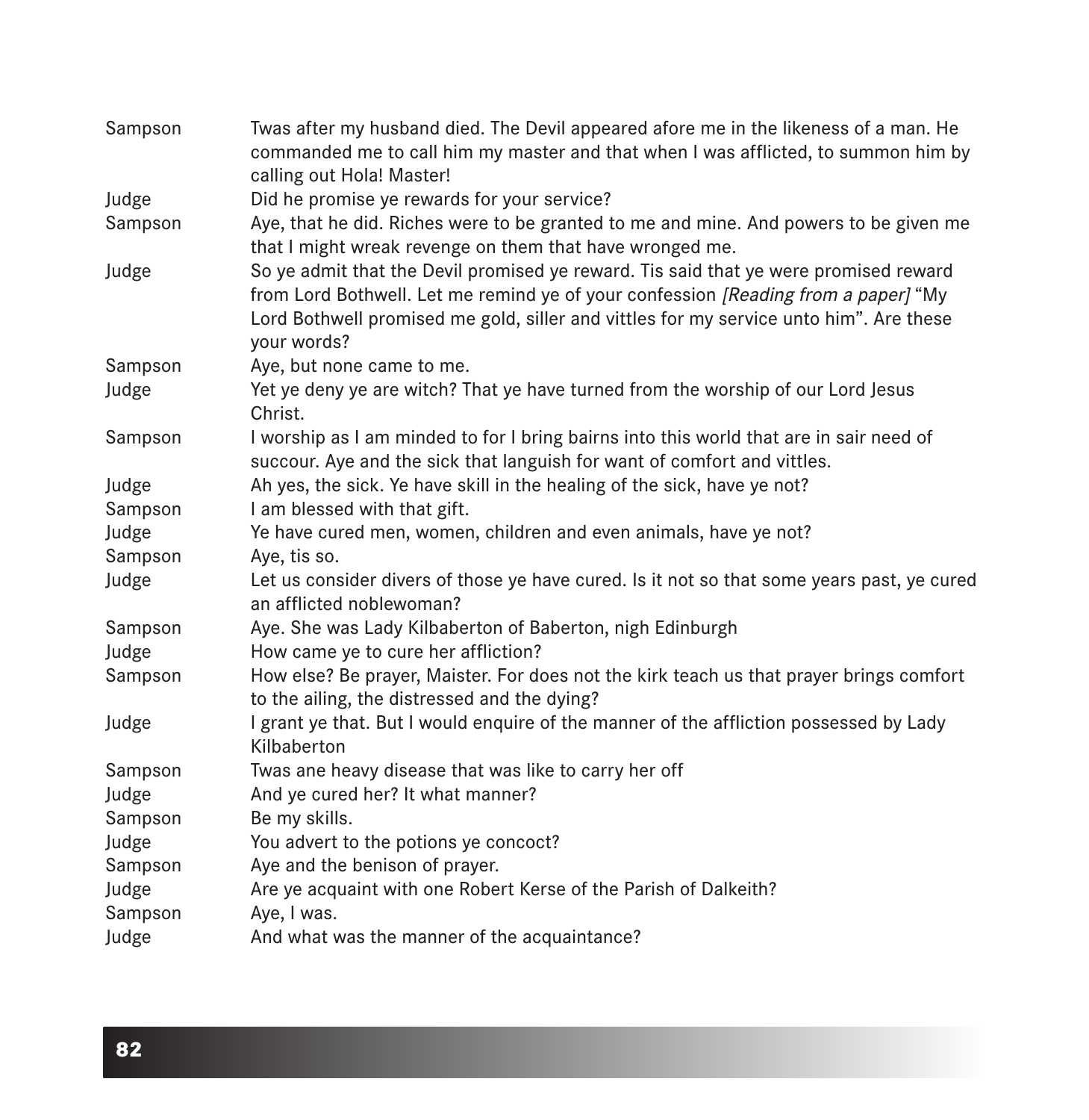| Sampson | I cured Robert of a heavy disease that was laid upon him by a warlock out of Dumfries.      |
|---------|---------------------------------------------------------------------------------------------|
| Judge   | Ah, a warlock. Methinks ye are minded to seek to remove the stain of witchcraft from ye     |
|         | by saying so.                                                                               |
| Sampson | Tis not true. The warlock was evilly intended and Robert was cured                          |
| Judge   | And by what means did ye cure Master Kerse of this warlock's disease?                       |
| Sampson | Why, I took it upon myself, then I cast it upon a passing dog.                              |
| Judge   | Tis recorded so. But the dog passed the disease upon another man who died of it             |
| Sampson | I heard twas so. But I did not seek to pass it to another. Twas the dog's doing, not mine   |
| Judge   | Mistress Sampson, I admire ye for the play ye make upon words.                              |
| Sampson | Tis not a play, tis as it was.                                                              |
| Judge   | Let us revisit more recent events. Were ye present at a gathering at the port of Leith in   |
|         | the year of our Lord 1589, when our Sovereign James set sail for Denmark to escort his      |
|         | bride Anne, our Queen, to Scotland?                                                         |
| Sampson | I was                                                                                       |
| Judge   | Shall ye give the names of those that were present with ye?                                 |
| Sampson | Euphemia MacLean, Barbara Napier, Ritchie Graham and Janet Stratton. I disremember          |
|         | the names of others                                                                         |
| Judge   | And did ye and others cast upon the waters a dead cat and make incantations that would      |
|         | bring forth a great storm.                                                                  |
| Sampson | Aye. When we were gatherit upon the quayside, Janet Stratton aided me in casting the        |
|         | cat upon the water. I recall she said this: "See that there be nae deceit amang us" for she |
|         | was feared that there were some in the company that would betray us.                        |
| Judge   | Were ye also in attendance at meetings in Acheson's Haven and North Berwick Kirk?           |
| Sampson | Aye                                                                                         |
| Judge   | And what did ye there?                                                                      |
| Sampson | A picture of the King that was wrappit in cloth or paper was put into my hands. Twas        |
|         | passed among those that were present at Acheson's Haven.                                    |
| Judge   | Did the Devil attend that night?                                                            |
| Sampson | Aye                                                                                         |
| Judge   | What form did he take?                                                                      |
| Sampson | He appeared afore us in the shape of a bundle of straw.                                     |
| Judge   | That ye might not witness his countenance?                                                  |
| Sampson | I ken nocht. But he spake from the bundle of straw, ordering that the wax picture be        |
|         | passed among those present.                                                                 |
| Judge   | Shall ye give us the names of those that handled it?                                        |
| Sampson | They were Euphemia MacLean, Barbara Napier, Meg Bogton and Janet Stratton. There            |
|         | were four others but I disremember their names.                                             |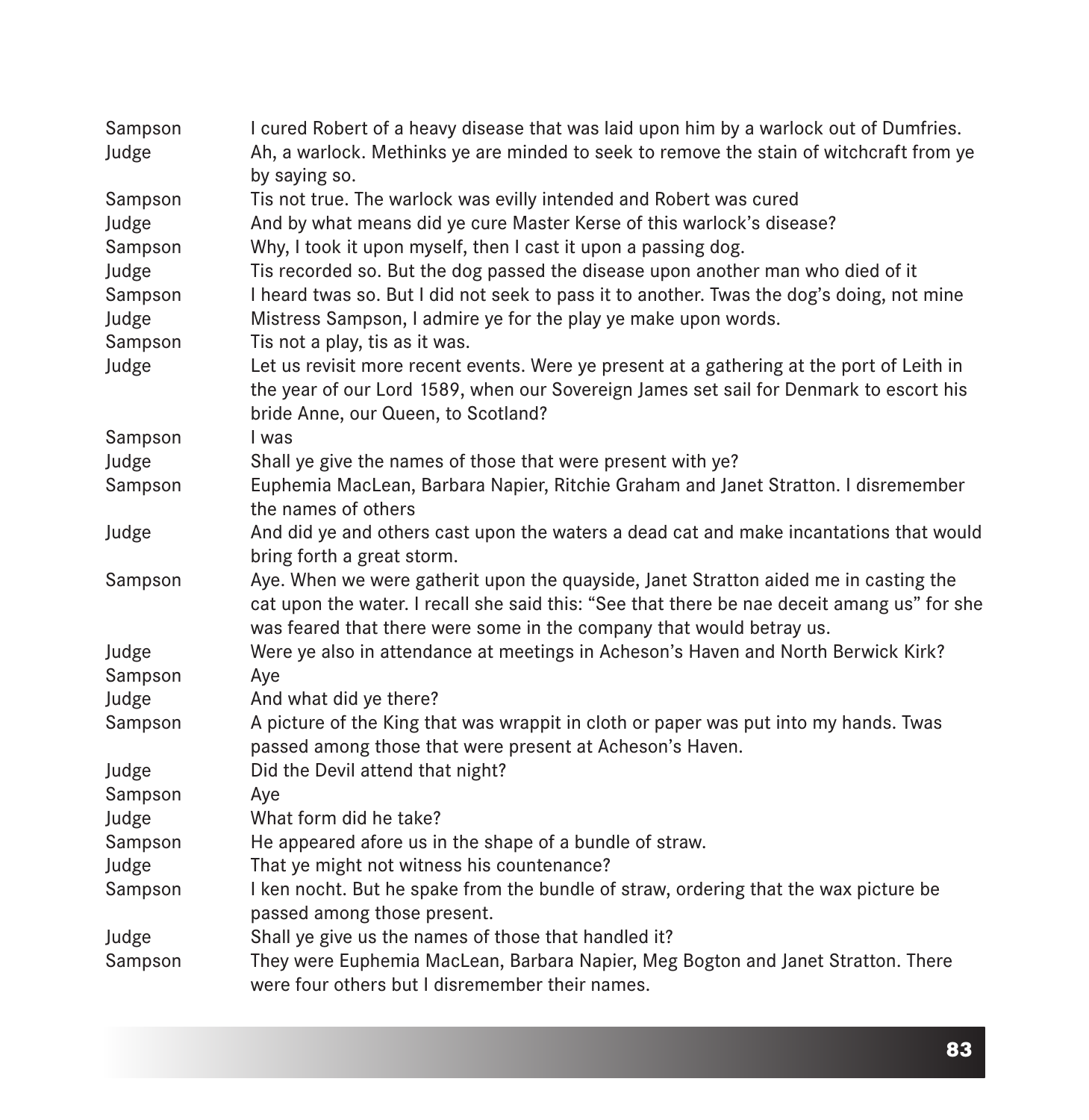| Judge       | Let me clear the fog that afflicts your memory. I call upon Janet Stratton [Stratton is<br>brought in; she shows no signs of torture] Are ye Janet Stratton, residenter of Salt<br>Preston?                                                                                                                                                                                                                                                             |
|-------------|---------------------------------------------------------------------------------------------------------------------------------------------------------------------------------------------------------------------------------------------------------------------------------------------------------------------------------------------------------------------------------------------------------------------------------------------------------|
| Stratton    | That I am. And prood o' it                                                                                                                                                                                                                                                                                                                                                                                                                              |
| Judge       | Were ye in attendance at Leith in the year of our Lord 1589 when a dead cat was cast<br>upon the waters that it would raise a storm that would harm the King's life?                                                                                                                                                                                                                                                                                    |
| Stratton    | Ah was. But the cat was no deid, for it did swim to the shore.                                                                                                                                                                                                                                                                                                                                                                                          |
| Judge       | And were ye in attendance at Acheson's Haven upon a night when a picture of the King<br>was passed among those assembled?                                                                                                                                                                                                                                                                                                                               |
| Stratton    | Aye                                                                                                                                                                                                                                                                                                                                                                                                                                                     |
| Judge       | Shall ye name those that were there?                                                                                                                                                                                                                                                                                                                                                                                                                    |
| Stratton    | Weel, there was Anny Sampson, Euphemia MacLean, Barbara Napier,                                                                                                                                                                                                                                                                                                                                                                                         |
|             | Geilie Duncan, Catherine Wallace, Meg Bogton and Bessie Thomson.                                                                                                                                                                                                                                                                                                                                                                                        |
|             | Anny Sampson said the wax picture was of the King, orderit to be consumed be fire upon<br>the orders of a nobleman of the realm.                                                                                                                                                                                                                                                                                                                        |
| Judge       | [Turning to Sampson] And did ye give name to this nobleman of the realm?                                                                                                                                                                                                                                                                                                                                                                                |
| Sampson     | Nay                                                                                                                                                                                                                                                                                                                                                                                                                                                     |
| Stratton    | [Screaming] Anny Sampson, ye are a liar! Ye said "This is King Jamie the Saxth consumit<br>at the order o' a noble man, Francis Bothwell! These were your very words! Confess!                                                                                                                                                                                                                                                                          |
| <b>King</b> | [Rising to his feet, his right fist clenched in triumph] Ah, we have him! Though he<br>escaped from our castle of Edinburgh these six months past, he is rightly branded as<br>warlock and our rebel. [Turning to Agnes Sampson] When he fled us, did he spare a<br>thought for ye, Agnes Sampson? [She hangs her head] Nay. For he uses his servants<br>abominably. He is traitor and scoundrel both. [To Judge] You may proceed, sir. [Judge<br>bows] |
| Judge       | Thank you, your Highness. Now Agnes Sampson, were ye also present at the Kirk of<br>North Berwick upon the eve that Dr John Fian blew open its doors and lit hellish candles<br>that burnt blue instead of white, as Christian candles do?                                                                                                                                                                                                              |
| Sampson     | Aye                                                                                                                                                                                                                                                                                                                                                                                                                                                     |
| Judge       | And was the Devil present?                                                                                                                                                                                                                                                                                                                                                                                                                              |
| Sampson     | Aye, that he was. He sprung up i' the pulpit sudden, as though he had been lying there<br>unseen. He was in the likeness of a black man with a black beard the like of which can<br>be seen on any male goat. In his hands, he held a black book and callit out the names in<br>it, saying that those that were his good servants should never want.                                                                                                    |
| Judge       | Was it upon that night that ye did avise the gathering that yet another storm would be<br>raised that would do mischief to our King and his Queen, coming from Denmark?                                                                                                                                                                                                                                                                                 |
| Sampson     | Aye                                                                                                                                                                                                                                                                                                                                                                                                                                                     |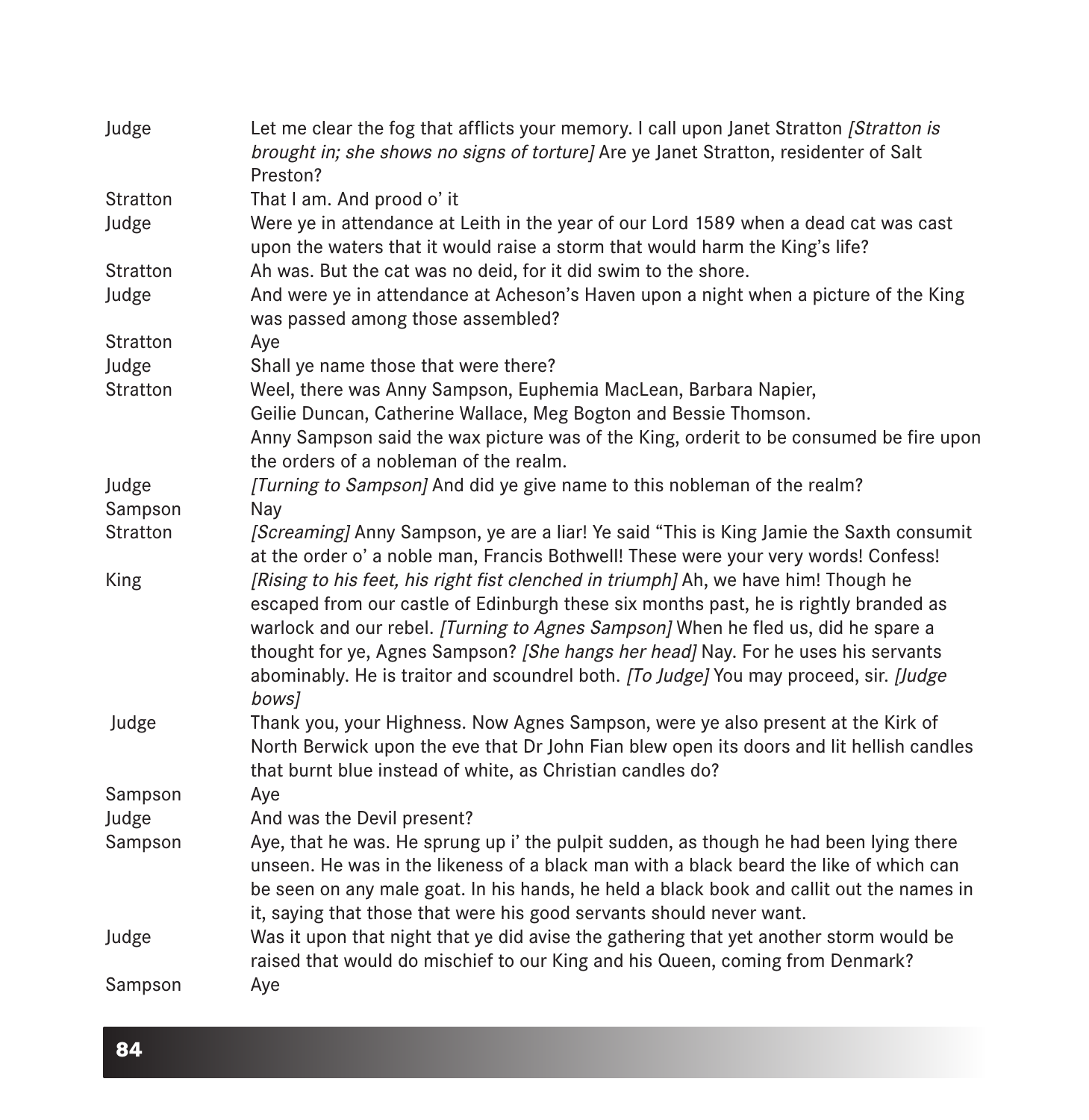| Judge   | Ye have confessed that ye spake the words that our Sovereign Lord spake unto his<br>Queen upon the voyage home. Is that not so, Your Majesty? [The King nods then rises]<br>"She did say word for word that which passed between us and our bride. Twas witchcraft<br>rather than treason. We know it, for when we sent word to our father-in-law in Denmark,<br>six witches in league with the creatures from Salt Preston and beyond were put to death. |
|---------|-----------------------------------------------------------------------------------------------------------------------------------------------------------------------------------------------------------------------------------------------------------------------------------------------------------------------------------------------------------------------------------------------------------------------------------------------------------|
|         | Good Judge, pray proceed in this matter of witchcraft. [Judge bows].                                                                                                                                                                                                                                                                                                                                                                                      |
| Judge   | So Agnes Sampson, ye were aboard the barque bearing our Sovereign King and his                                                                                                                                                                                                                                                                                                                                                                            |
|         | Queen to Scotland? In what otherwise could ye repeat His Majesty's words to his<br>Lady?                                                                                                                                                                                                                                                                                                                                                                  |
| Sampson | I was not aboard the ship, yet I heard the words in Nether Keith, when I was a-bed that                                                                                                                                                                                                                                                                                                                                                                   |
|         | night. May it please ye sir, My Lord Bothwell meant no harm to Her Majesty. [The King<br>rises]                                                                                                                                                                                                                                                                                                                                                           |
| King    | That is enough to damn ye. Let this creature of Satan remain in the assize that she may<br>learn of what others say of her. Please proceed sir [this to the judge]                                                                                                                                                                                                                                                                                        |
| Judge   | Thank ye your Majesty. I now call to the stand the panel called Euphemia MacLean. [She                                                                                                                                                                                                                                                                                                                                                                    |
|         | is led in] Are ye Euphemia MacLean, spouse to Master Patrick Moscrop, lawyer and heir                                                                                                                                                                                                                                                                                                                                                                     |
|         | to your umquile father, Lord Clifton of Cliftonhall, he that died a senator of our College of                                                                                                                                                                                                                                                                                                                                                             |
|         | Justice a few years syne?                                                                                                                                                                                                                                                                                                                                                                                                                                 |
| MacLean | I am. But my spouse is not heir to my father's estate. I am. That vexes him to distraction,<br>that he is forced to bring me to this assize upon the accusation of witchcraft. For he<br>knows that a witch's goods and property may be awarded to her spouse.                                                                                                                                                                                            |
| Judge   | Enough of this. I put it to ye that ye were present at the port of Leith to raise a storm                                                                                                                                                                                                                                                                                                                                                                 |
|         | that would drown His Majesty                                                                                                                                                                                                                                                                                                                                                                                                                              |
| MacLean | I was present. That is all I have to say.                                                                                                                                                                                                                                                                                                                                                                                                                 |
| Judge   | And were ye present at Acheson's Haven when a wax picture of His Majesty was passed                                                                                                                                                                                                                                                                                                                                                                       |
|         | among those gathered there?                                                                                                                                                                                                                                                                                                                                                                                                                               |
| MacLean | I was. There is no gain in denying it, for others have said I was present.                                                                                                                                                                                                                                                                                                                                                                                |
| Judge   | And were ye present upon divers nights at North Berwick Kirk when John Fian and his                                                                                                                                                                                                                                                                                                                                                                       |
|         | hellish legions debased the kirk by their imprecations and spells?                                                                                                                                                                                                                                                                                                                                                                                        |
| MacLean | I cannot deny it, for others have said it                                                                                                                                                                                                                                                                                                                                                                                                                 |
| Judge   | Ye have practised witchcraft for many years have ye not?                                                                                                                                                                                                                                                                                                                                                                                                  |
| MacLean | Ye say it. I do not call it witchcraft                                                                                                                                                                                                                                                                                                                                                                                                                    |
| Judge   | Then what shall we call it by another name? Tis known that ye consulted with a rank                                                                                                                                                                                                                                                                                                                                                                       |
|         | witch known by habit and repute in Edinburgh, the capital of the realm. It is said that ye                                                                                                                                                                                                                                                                                                                                                                |
|         | were seen often in the company of a woman by the name of Jonet Cunningham, known                                                                                                                                                                                                                                                                                                                                                                          |
|         | as Lady Bothwell. Think ye not that this be a strange matter, as ye have confessed that                                                                                                                                                                                                                                                                                                                                                                   |
|         | ye served Lord Bothwell?                                                                                                                                                                                                                                                                                                                                                                                                                                  |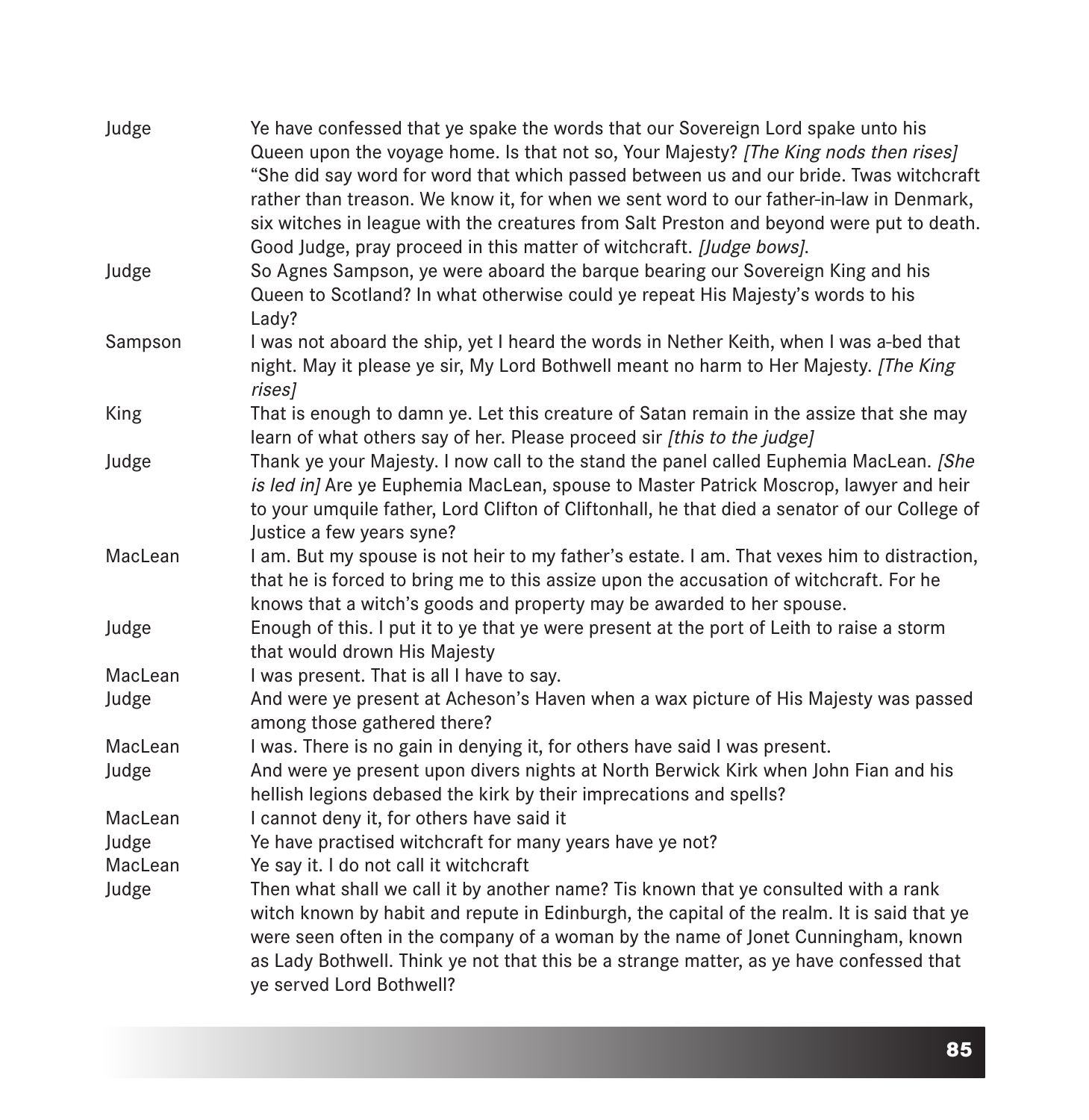| MacLean | [Smiling] Her name was Jonet Cunningham. The name Lady Bothewell was but a jest. She<br>was in years aged, and could never have been My Lord Bothwell's wife.                                                                                                                                                                                                                                                                                                                                                                                           |
|---------|---------------------------------------------------------------------------------------------------------------------------------------------------------------------------------------------------------------------------------------------------------------------------------------------------------------------------------------------------------------------------------------------------------------------------------------------------------------------------------------------------------------------------------------------------------|
| Judge   | In what matter did ye consult her?                                                                                                                                                                                                                                                                                                                                                                                                                                                                                                                      |
| MacLean | Twas to obtain a potion of poison to end the life of Joseph Douglas of Pumpherston who<br>had wronged me.                                                                                                                                                                                                                                                                                                                                                                                                                                               |
| Judge   | And that was not the only occasion ye attempted the life of a Christian soul. I put it to ye<br>that ye fell into the company of Agnes Sampson that ye might destroy the life of your<br>father-in-law John Moscrop by means of a wax picture roasted upon a fire. Shall ye<br>answer the charge?                                                                                                                                                                                                                                                       |
| MacLean | Aye, twas so. For John Moscrop would take from me my father's estate at Clifton Hall to<br>his advantage. His son, my spouse Patrick Moscrop also seeks to gain it from my death                                                                                                                                                                                                                                                                                                                                                                        |
| Judge   | That is the manner of justification for your crimes and I shall not allow it as evidence in<br>your support. For is it not proven that ye did assist in raising vile storms that would bring<br>to grief our Sovereign Lord James the Sixth of Scotland. Ye are a Papist, are ye not?                                                                                                                                                                                                                                                                   |
| MacLean | That is naught of your concern, Sir, though it be true.                                                                                                                                                                                                                                                                                                                                                                                                                                                                                                 |
| Judge   | Papism is known to be heresy as is witchcraft. Ye shall be given the just reward for the<br>heresy. Ye shall be taken from this place to the Castlehill there to be fastened to a stake<br>and burnt to ashes. All and sundry of your lands, heritage, corn, cattle goods and gear<br>shall be forfeit to Our Sovereign Majesty                                                                                                                                                                                                                         |
| MacLean | Tis just if the accusations against me are just. For if His Majesty shall receive my wealth,<br>I shall be content. I would not have it placed in the hands of my worthless husband<br>Patrick Moscrop, a scoundrel and wife beater who shall meet his end in Hell [Euphemia<br>is led away, still proud, still defiant]                                                                                                                                                                                                                                |
| Judge   | I now call upon the panel called Barbara Napier. [She is brought in and is clearly<br>pregnant] Pray state your name                                                                                                                                                                                                                                                                                                                                                                                                                                    |
| Napier  | Barbara Napier of Edinburgh, a Christian soul.                                                                                                                                                                                                                                                                                                                                                                                                                                                                                                          |
| Judge   | We shall be the judge of that. Ye are declared guilty of unlawful enterprise against the<br>person of our Sovereign King, James the Sixth of Scotland. But that is not the first<br>attempt ye have made upon our people, for did ye not confess that ye were in<br>consultation with Agnes Sampson, a known witch for many years. I put this to ye. Were<br>ye not in consultation with Agnes Sampson some years before to give aid to My Lady<br>Angus, that ye would keep her from vomiting when she was breeding of a child? How say<br>ye to this? |
| Napier  | Twas true. I did succour the lady with the aid of Anny Sampson. My Lady Angus was<br>desperate to give an heir to her spouse and she was in fear of losing her unborn child.                                                                                                                                                                                                                                                                                                                                                                            |
| Judge   | Are ye a qualified doctor?                                                                                                                                                                                                                                                                                                                                                                                                                                                                                                                              |
| Napier  | Nay sir. I am desirous of a child myself, which ye can see may be birthed soon.                                                                                                                                                                                                                                                                                                                                                                                                                                                                         |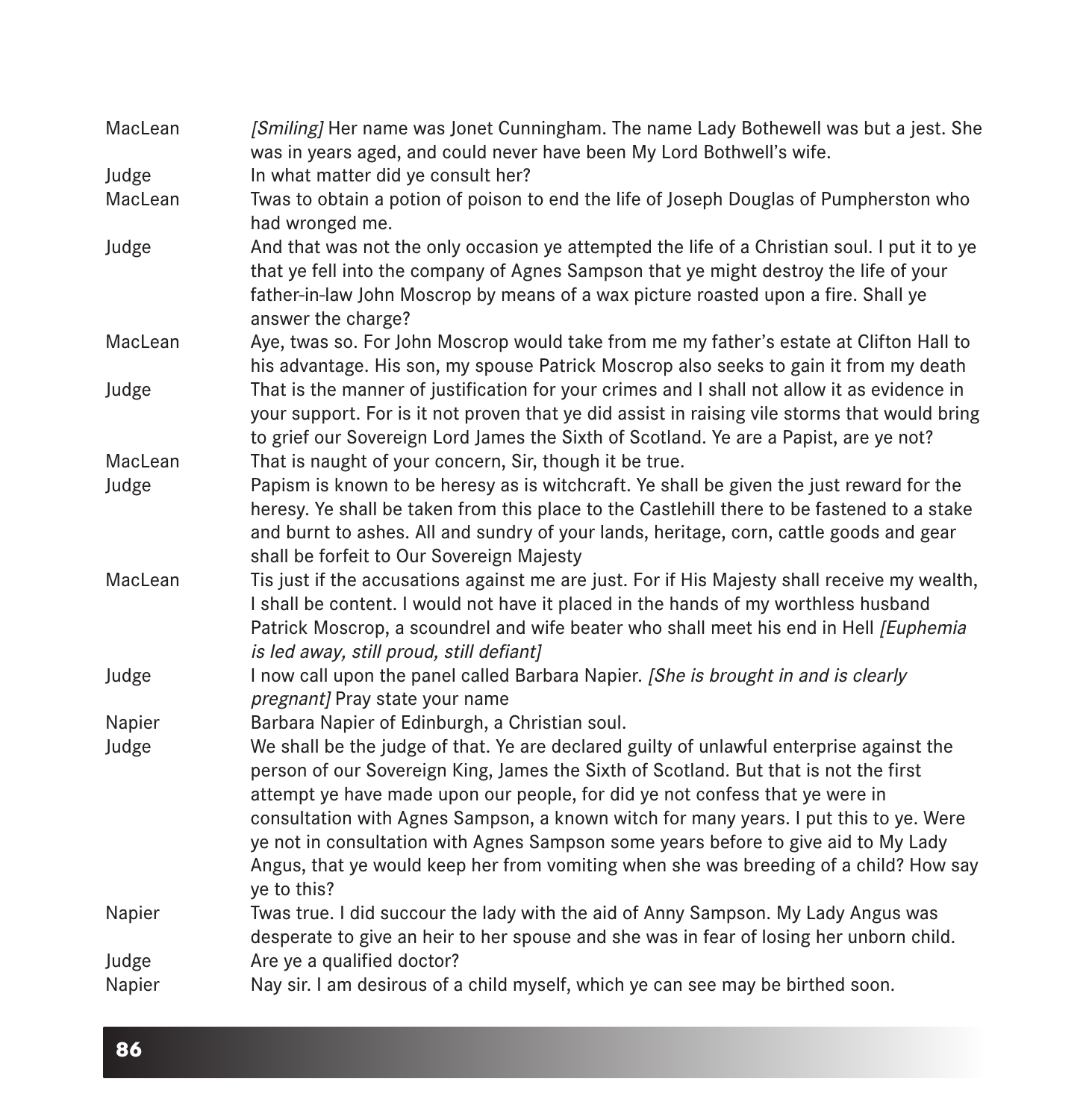| Judge   | That is not our concern. What we wish to prove is that ye have consulted with<br>necromancers to the abuse of the people of this realm by promising them long life. But    |
|---------|----------------------------------------------------------------------------------------------------------------------------------------------------------------------------|
|         | ye have compounded this crime by associating with witches. These crimes are expressly                                                                                      |
|         | forbidden by the Witchcraft Act that was given the Royal Assent by our late Queen, Mary,                                                                                   |
| Napier  | she of blessed memory, mother to our present sovereign. Know ye of this law?<br>I know of it. What I have done was in mercy for those that are afflicted. I gave them aid. |
|         | Shall ye hang me for doing my Christian duty?                                                                                                                              |
| Judge   | We shall see. Did ye entertain mischief that would place in peril the King's life?                                                                                         |
| Napier  | [sobbing] I am shamed by your words, Sir, for I respect the King's person. I did not care                                                                                  |
|         | for My Lord Bothwell, for he is a man of cold nature. He promised much yet he has                                                                                          |
|         | beguiled us with soft words. If I am to die because of my service to him, I die without a                                                                                  |
|         | single groat of gain.                                                                                                                                                      |
| Judge   | What have ye to tell the assize of your accomplice Agnes Sampson?                                                                                                          |
| Napier  | I recall at Achesoon's Haven or mayhap North Berwick Kirk that she said these words to                                                                                     |
|         | the devil, who was present:                                                                                                                                                |
|         | 'We have a turn to do and we would fain be at it if we could, so therefore help us to do it'                                                                               |
|         | The devil answered that twould be difficult but we prepared a wax picture of the King.                                                                                     |
|         | Before that, we were bidden to roast a toad and caught its venom in a cup, then we                                                                                         |
|         | mixed it with the skin of an adder and the thing that is present on the forehead of a new-                                                                                 |
|         | born child.                                                                                                                                                                |
| Judge   | Ye advert to the caul which they say is a charm against drowning. That is of interest to                                                                                   |
|         | the assize, for the coven at North Berwick was intent upon drowning the King. Why so                                                                                       |
|         | was the caul added to the hellish brew?                                                                                                                                    |
| Napier  | I cannot say. Twas My Lord Bothwell's intent to cast the mixture upon the King's person<br>as he rode through the streets of Leith to embark upon his journey.             |
| Judge   | And when the hellish potion did not work its evil effects, a wax picture of the King was                                                                                   |
|         | fashioned.                                                                                                                                                                 |
| Napier  | Tis so.                                                                                                                                                                    |
| Judge   | Are ye with child?                                                                                                                                                         |
| Napier  | Aye, sir, a Christian man's child. Shall ye spare it?                                                                                                                      |
| Judge   | That is not for this assize to decide. Go ye from this place to await the judgement that                                                                                   |
|         | shall be passed upon ye. [Napier is led away] Now I call upon the woman callit Bessie                                                                                      |
|         | Thomson. [She is brought in] Are ye of the name Bessie Thomson?                                                                                                            |
| Thomson | Aye, that I am. I am friend to Geilie Duncan of Travernent                                                                                                                 |
| Judge   | This may damn ye for the saying of it. Were ye present at Acheson's Haven upon the                                                                                         |
|         | night a wax picture of our Sovereign Lord James the Sixth was passed among the                                                                                             |
|         | assembly?                                                                                                                                                                  |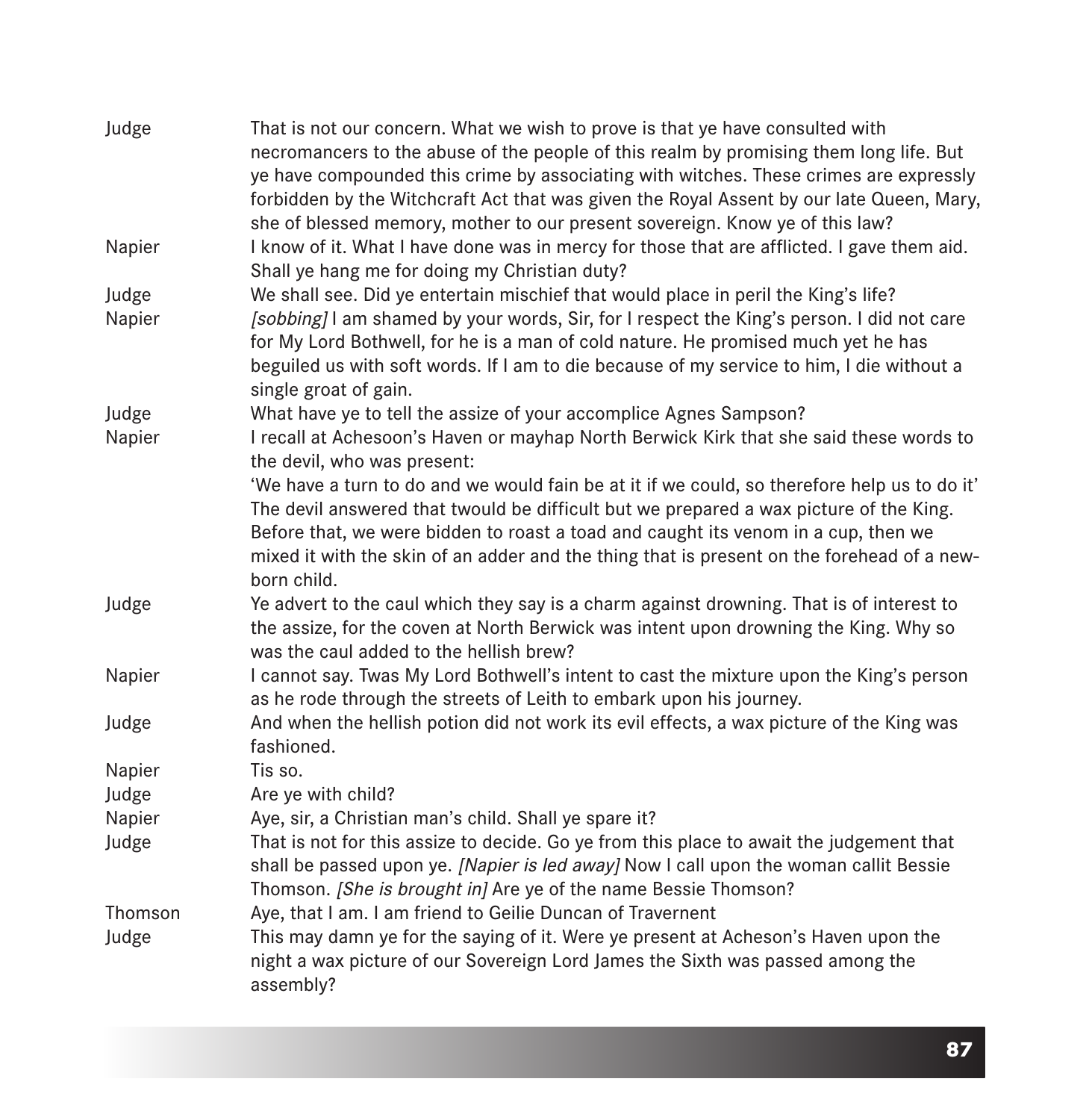| Thomson          | Aye.                                                                                                                                                                                                                                                                                                                                                                      |
|------------------|---------------------------------------------------------------------------------------------------------------------------------------------------------------------------------------------------------------------------------------------------------------------------------------------------------------------------------------------------------------------------|
| Judge            | And did ye hear Agnes Sampson speak of the picture as 'the art and part of the turn to<br>destroy the King'?                                                                                                                                                                                                                                                              |
| Thomson          | I ken it nocht.                                                                                                                                                                                                                                                                                                                                                           |
| Judge            | Well Mistress, I put it to ye that did hear the words. Ye have been acquaint with the panel<br>Sampson for many years. Twill go in your favour if ye avise the assize on her former<br>crimes.                                                                                                                                                                            |
| Thomson          | Weel Sir, though it be hearsay, tis my belief that Anny Sampson hath done the same turn<br>wi' a waxen picture some years afore.                                                                                                                                                                                                                                          |
| Judge            | Pray avise the assize upon the matter.                                                                                                                                                                                                                                                                                                                                    |
| Thomson          | Tis said that she maked a picture o' a noble man, that he would thrive nae mair and<br>perish                                                                                                                                                                                                                                                                             |
| Judge            | Pray tell us of the man                                                                                                                                                                                                                                                                                                                                                   |
| Thomson          | Weel sir, the way I heered of it was that My Lady Jean Lyons, sometime spouse to His<br>Grace the Earl of Angus did command Anny Sampson for to fashion a picture of her man<br>and work evil upon it, for there was a jealousy atwixt them                                                                                                                               |
| Judge            | And what became of it?                                                                                                                                                                                                                                                                                                                                                    |
| Thomson          | I ken nocht.                                                                                                                                                                                                                                                                                                                                                              |
| Judge            | Shall ye avise the assize if upon the eve of Lammastide, Agnes Sampson was present at<br>Acheson's Haven?                                                                                                                                                                                                                                                                 |
| Thomson          | Aye, sir, that she were. Twas she who said the picture of the King would be roastit until<br>he were nae mair                                                                                                                                                                                                                                                             |
| Sampson<br>Judge | [rising and shouting] Tis a rank lie! Ye foul fiend Bessie Thomson that ill uses my name so!<br>[hammering on the table with his gavel] Silence, woman! Others have said the same!<br>[Sampson slumps down in her seat] Now [turning to Thomson] tis said that Agnes<br>Sampson and Euphemia MacLean were offered rewards for their evil by Lord Bothwell. Is<br>that so? |
| Thompson         | I ken it nocht                                                                                                                                                                                                                                                                                                                                                            |
| Judge            | Tis also said that Euphemia MacLean spake with the Lord Bothwell and that she said to<br>him that when the King was dead, the realm would not want for a King. And that Bothwell<br>would give her riches. Did ye hear the words?                                                                                                                                         |
| Thomson          | Nay, sir, I ken nocht of that. Mistress MacLean is a woman possessed of much siller. She<br>has nae need of gowd. If offer of gain was made, twas to Agnes Sampson who was<br>promised it if she fashioned a waxen picture of the King.                                                                                                                                   |
| Judge            | Twas not the only evil deed that Agnes Sampson would use against the King. Is it not so<br>that she would lay a toad washed in adder's poison in the King's path, that he might<br>thereby forfeit his life?                                                                                                                                                              |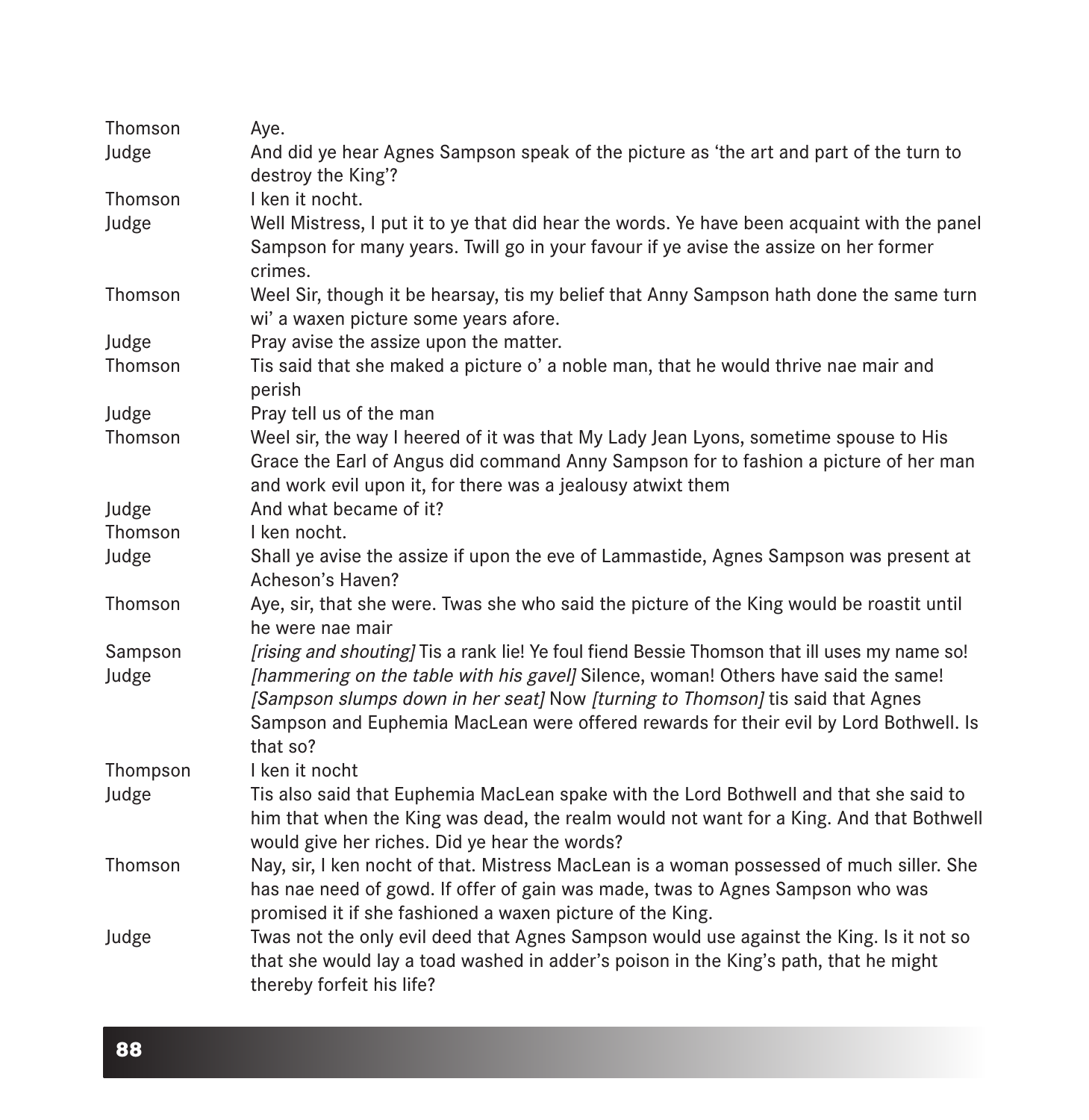| Thomson                | Aye, I heered it was so                                                                                                                                                                                         |
|------------------------|-----------------------------------------------------------------------------------------------------------------------------------------------------------------------------------------------------------------|
| Sampson                | [screaming] Liar! Liar! Twas Euphemia MacLean that would work that turn, not I!                                                                                                                                 |
| Judge                  | Silence, woman or I shall have ye removed from the assize. Now I call upon Meg Bogton.<br>[Meg Bogton is brought in] Pray state your name                                                                       |
|                        | I am Meg Bogton, guidwife of Spilmersford.                                                                                                                                                                      |
| <b>Bogton</b><br>Judge | Were ye present upon Lammastide in the year of our Lord 1589 at Acheson's Haven                                                                                                                                 |
|                        | when the matter of casting toad venom upon His Majesty's person was spoken of?                                                                                                                                  |
| Bogton                 | I was                                                                                                                                                                                                           |
| Sampson                | [screaming] She lies like her accomplices! Can you not see her false face?                                                                                                                                      |
| Judge                  | Remove the panel Sampson! She has forfeited her right to be here! Take her to the<br>Tolbooth to await the assize's judgement upon her.                                                                         |
|                        | [Turning to Bogton] Were ye also present at Acheson's Haven when the waxen picture of<br>the King was handed from Agnes Sampson to the divers folk that were there?                                             |
| Bogton                 | Aye, I was. But I did not curse it. Twas given to me from the hands of Janet Stratton and I<br>held it but briefly, for I kent it was a picture of the King, for I had seen him at Holyrood in                  |
|                        | Edinburgh toun a year past                                                                                                                                                                                      |
| Judge                  | Ye are of the same profession as Agnes Sampson?                                                                                                                                                                 |
| <b>Bogton</b>          | That I am, sir. But I am nocht possesit of her evil                                                                                                                                                             |
| Judge                  | Ah, we speak freely, now the woman Sampson is gone from us                                                                                                                                                      |
| Bogton                 | Aye sir, for I have aye been feared o' her                                                                                                                                                                      |
| Judge                  | Too feared that ye could not give her name to the Kirk authorities and thereby do your                                                                                                                          |
|                        | Christian duty                                                                                                                                                                                                  |
| <b>Bogton</b>          | Aye sir                                                                                                                                                                                                         |
| Judge                  | I put it to ye that twas not fear of Agnes Sampson that kept ye from your duty. Twas<br>because ye have renounced your Christian baptism and have turned your back upon the<br>worship of our Lord Jesus Christ |
| Bogton                 | [sobbing] Aye sir. But I was feared o' Anny Sampson tae.                                                                                                                                                        |
| Judge                  | What know ye of the panel Geilie Duncan?                                                                                                                                                                        |
| Bogton                 | That she is given to sit with the seik and erstwhiles cure them, though I know naught<br>how she does this                                                                                                      |
| Judge                  | I think ye know it. Did ye not aft accompany the woman Duncan and the woman<br>Sampson?                                                                                                                         |
| Bogton                 | Aye sir. They teached me their skills. For I was wont to give succour tae the seik, as were<br>they.                                                                                                            |
| Judge                  | So be it recordit. I call upon Maister John Davidson, Minister of Salt Preston Kirk<br>[Davidson is brought in] Now sir, was the panel Geilie Duncan the foremost of the<br>prisoners to be examined by ye?     |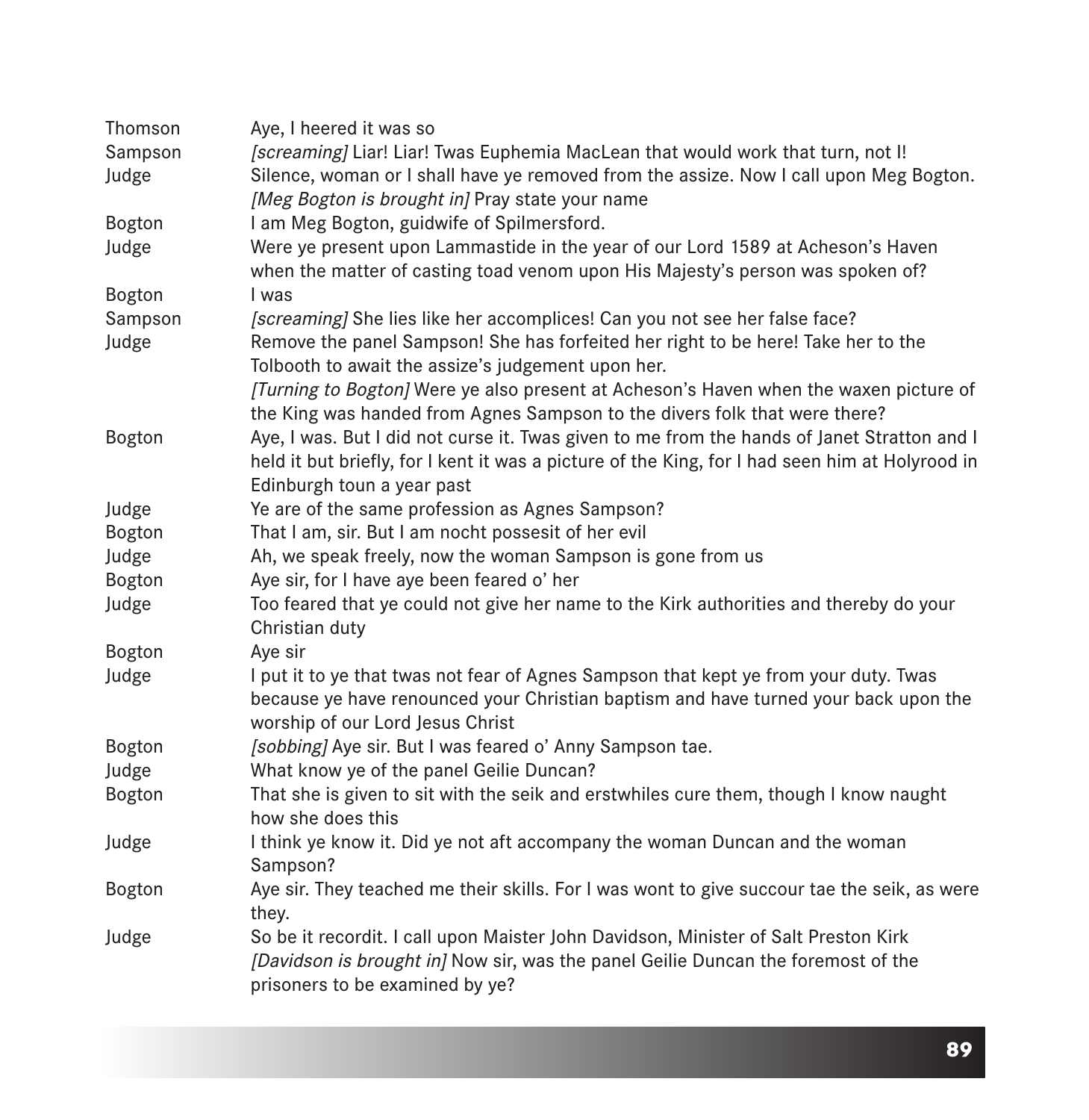| Davidson          | She was                                                                                                                                                                                                                                                                                                                                                                                                                                                                           |
|-------------------|-----------------------------------------------------------------------------------------------------------------------------------------------------------------------------------------------------------------------------------------------------------------------------------------------------------------------------------------------------------------------------------------------------------------------------------------------------------------------------------|
| Judge             | And what did ye jalouse of her healing powers?                                                                                                                                                                                                                                                                                                                                                                                                                                    |
| Davidson          | Why sir, I cannot say. May I speak of a man that was sore afflicted in this parish?                                                                                                                                                                                                                                                                                                                                                                                               |
| Judge             | Ye may                                                                                                                                                                                                                                                                                                                                                                                                                                                                            |
| Davidson          | Weel sir, within Salt Preston abided a poor man who was diseased with the leprosy. He<br>told me that upon the day of Pentecost in the year fifteen hunnert and aughty nine,<br>Geilie Duncan came to his cottage. There she did gie him a shiel- begging your pardon sir<br>I meant it was a shell- fillit wi' ane ointment. Geilie bade him tae put upon his sores the<br>ointment, saying that it would heal his impostumes, that which ye would cry a growth<br>upon the skin |
| Judge             | And what came of the potion?                                                                                                                                                                                                                                                                                                                                                                                                                                                      |
| Davidson<br>Judge | Why sir, the impostume witherit away. Though the leprosy pustules were still there<br>Was Duncan payed siller for this cure?                                                                                                                                                                                                                                                                                                                                                      |
| Davidson          | I ken nocht. Twas unlikely, for the man was poor.                                                                                                                                                                                                                                                                                                                                                                                                                                 |
| Judge             | What know ye of the business at the Kirk of North Berwick?                                                                                                                                                                                                                                                                                                                                                                                                                        |
| Davidson          | Ah wisnae present but this was reported to me by ain o' my Brethren in Salt Preston Kirk                                                                                                                                                                                                                                                                                                                                                                                          |
| Judge             | Shall ye avise this assize of the proceedings there?                                                                                                                                                                                                                                                                                                                                                                                                                              |
| Davidson          | Aye, richt gladly. Ma Brither elder keepit watch upon the kirk. He was blessed to hear<br>the words o' a hellish pact which went thus:                                                                                                                                                                                                                                                                                                                                            |
|                   | "My Lord and Maister Lucifer, I acknowledge thee as my god and prince and promise tae<br>serve and obey thee as long as Ah shall live. Ah renunce the ither god, the baptism an' a'<br>the merits o' the Lord Jesus Christ. An' Ah sall serve and adore thee an' if Ah do not pay<br>ye homage thrice a day, Ah gie ye ma life as thine own."                                                                                                                                     |
| Judge             | Tis a mockery of Christian prayer and an insult not only to God and the Christ but to the<br>Kirk of Scotland. Reverend Davidson, pray avise us if ye have more.                                                                                                                                                                                                                                                                                                                  |
| Davidson          | Weel sir, ma brother in Christ heered the Devil who was present I' the pulpit as a black<br>man. He bade his servants to open graves and tak away bones that they micht be ground<br>tae pooder for to be used in spells.                                                                                                                                                                                                                                                         |
| Judge             | Can ye say what passed atween the Devil and his gathering? Were words spoken atween<br>him and the accused?                                                                                                                                                                                                                                                                                                                                                                       |
| Davidson          | Aye, sir. But ma Brither remembered only Agnes Sampson's words.                                                                                                                                                                                                                                                                                                                                                                                                                   |
| Judge             | And what were they?                                                                                                                                                                                                                                                                                                                                                                                                                                                               |
| Davidson          | She asked the Devil why he hated the King                                                                                                                                                                                                                                                                                                                                                                                                                                         |
| Judge             | And what was his reply?                                                                                                                                                                                                                                                                                                                                                                                                                                                           |
| Davidson          | He said twas because he was the greatest enemy he had and that he had nae pow'r<br>against him                                                                                                                                                                                                                                                                                                                                                                                    |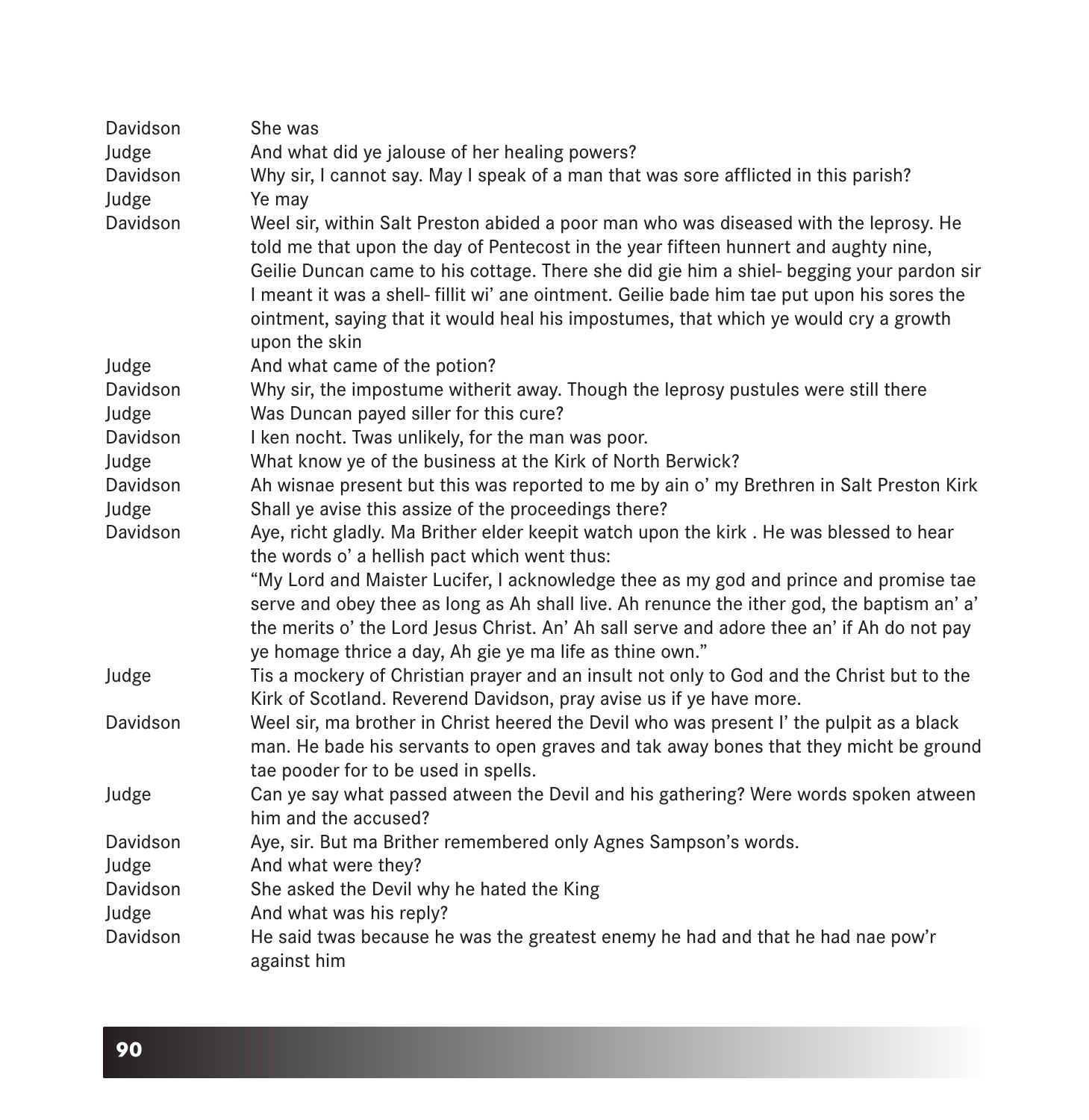| Judge       | Ye are certain that twas the Devil and not Lord Bothwell that was masked as the Devil?                                                        |
|-------------|-----------------------------------------------------------------------------------------------------------------------------------------------|
| Davidson    | Ah ken nocht, for Ah wasnae present                                                                                                           |
| Judge       | [turning to the King] Your Majesty, twould be in keeping with the rebel Bothwell to say                                                       |
|             | the words and appear masked, that his servants did not ken him                                                                                |
| <b>King</b> | It may be so, it may be so. But pray continue                                                                                                 |
| Judge       | Thank ye your Highness. Now Mistress Sampson, ye have heard the testimony of the                                                              |
|             | Reverend Davidson. Did ye invoke the Devil to appear in North Berwick Kirk, as ye have<br>said in your confession?                            |
| Sampson     | Aye, for I was sore afraid that he had left us to take the blame for his actions                                                              |
| Judge       | In what manner did ye call him to ye?                                                                                                         |
| Sampson     | He taught me to say the words that would summon him                                                                                           |
| Judge       | And what were they?                                                                                                                           |
| Sampson     | He bade me to cry "Hola Master" and he would appear, sometime in the shape o' a black<br>dog or a black man and aince a sheaf o' straw or hay |
| Judge       | Agnes Sampson, ye are charged with no less than four score and ten abominable crimes                                                          |
|             | against God, your King, men and women, children and animals. I pronounce ye guilty of                                                         |
|             | heresy and the crime of witchcraft. Ye shall be taken from this place to the Castlehill,                                                      |
|             | where ye shall be werrit at the stake, then thy foul body be cast into the fire that your                                                     |
|             | remains shall be denied a Christian burial. Take her away. [Sampson is led away. She is                                                       |
|             | defiant and spits on the floor as she is removed].                                                                                            |
| Judge       | Now, I recall Geilie Duncan to the assize. [She is brought in] Mistress Duncan, the assize                                                    |
|             | has heard that ye administered to a leper in Salt Preston and that ye cured him of an                                                         |
|             | impostume. Is that so?                                                                                                                        |
| Duncan      | Aye sir.                                                                                                                                      |
| Judge       | How came ye by your skills?                                                                                                                   |
| Duncan      | Twas Anny Sampson that taught me                                                                                                              |
| Judge       | So, Mistress, ye have the gift of healing that doctors do not have.                                                                           |
| Duncan      | Twould seem so                                                                                                                                |
| Judge       | But tis not a gift from God.                                                                                                                  |
| Duncan      | It mattered not to me from whom it comed                                                                                                      |
| Judge       | Not even if it were the Devil?                                                                                                                |
| Duncan      | [breaking down] Oh maister, I am but a poor serving lass and I ken nocht from where the                                                       |
|             | power comes. But I took nae airt or pairt in evil, though I confess I was present at the                                                      |
|             | meetings at North Berwick Kirk and at Acheson's Haven. All that I did there was to play                                                       |
|             | the tromp or Jewish Harp that my friends might be made merry.                                                                                 |
| Judge       | [turning to Rev Davidson] Now Maister Davidson, when the panel was brought before ye,<br>what did she?                                        |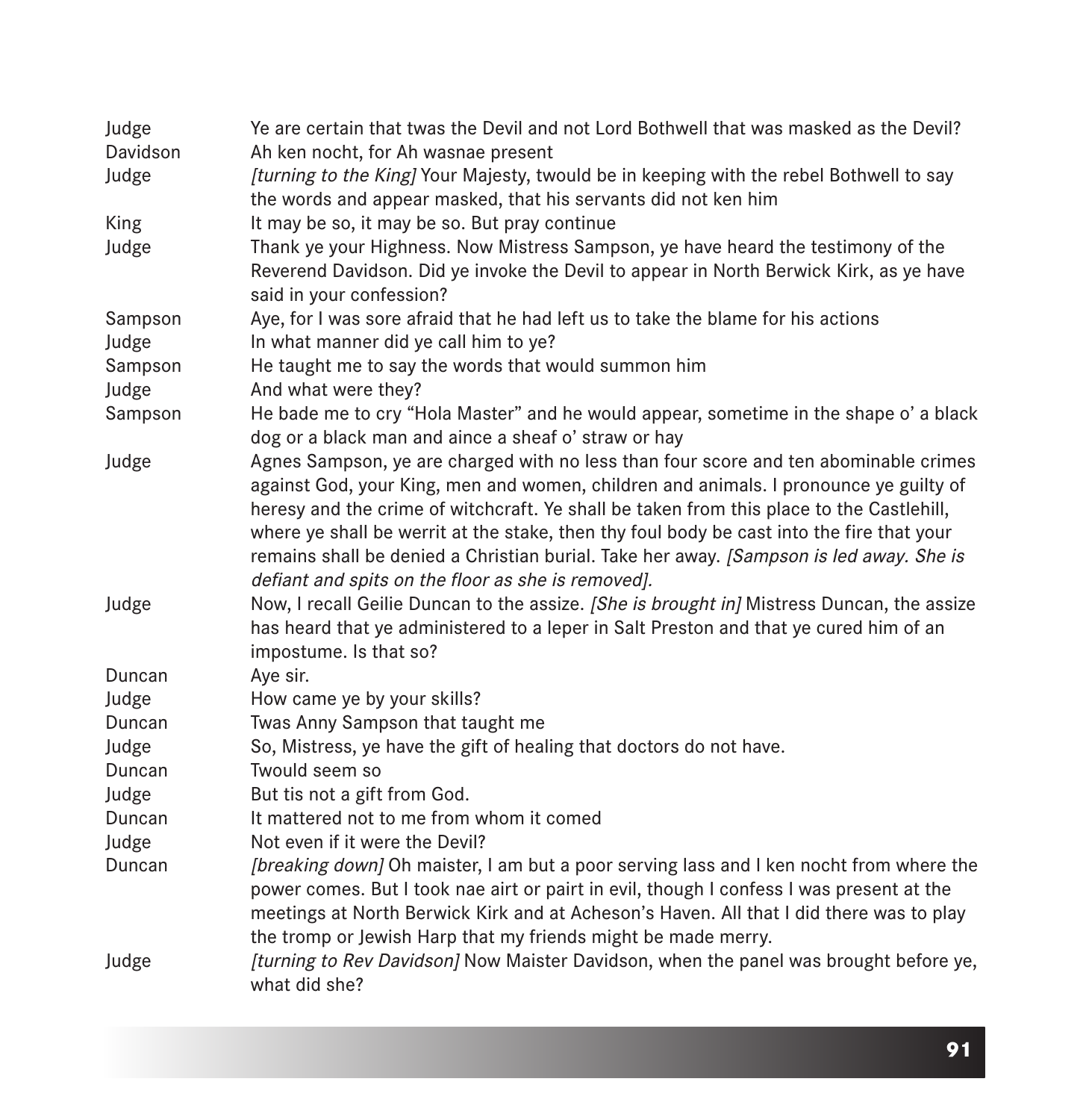| Davidson | Why sir, she scraiched like a scaldit cat, crying 'pity me!' all the whiles. She said she had<br>done nae herm tae man, woman, child or beast.                                                                                                                                                                                                                                                                                           |
|----------|------------------------------------------------------------------------------------------------------------------------------------------------------------------------------------------------------------------------------------------------------------------------------------------------------------------------------------------------------------------------------------------------------------------------------------------|
| Judge    | And what did ye and the Brethren do next?                                                                                                                                                                                                                                                                                                                                                                                                |
| Davidson | We carrit her tae Travernent Tolbooth for to be examined be the magistrates who drew<br>from the crature a confession of witchcraft. She said that her friends Bessie Thomson<br>and Janet Stratton were guiltless.                                                                                                                                                                                                                      |
| Judge    | She named these women but no others?                                                                                                                                                                                                                                                                                                                                                                                                     |
| Davidson | Nay sir. Ah mean aye.                                                                                                                                                                                                                                                                                                                                                                                                                    |
| Judge    | Bring in the panel Bessie Thomson and the panel Janet Stratton. [Turning to Duncan]<br>Now Mistress Duncan, for why do ye acquit those women above any others in your<br>coven?                                                                                                                                                                                                                                                          |
| Duncan   | Oh, sir. By naming these two Ah did not seek to abuse the ithers. I answer upon my soul<br>and conscience afore God that Ah have Ah never knew Anny Sampson, Barbara Napier<br>nor Euphemia Maclean for to be witches or use ony sorcery at North Berwick nor<br>Acheson's Haven against His Majesty's noble person. No, nor John Fian, though Ah telt<br>he with God and that the women Ah hae named shall presently join him in Heaven |
| Judge    | Then why did ye speak of their wickedness before?                                                                                                                                                                                                                                                                                                                                                                                        |
| Duncan   | Ah was made to confess be Maister David Seton, the magistrate at Travernent. Twas all<br>lies, for which I crave God's pardon                                                                                                                                                                                                                                                                                                            |
| Judge    | And what say ye, Mistress Stratton                                                                                                                                                                                                                                                                                                                                                                                                       |
| Stratton | As Ah shall answer tae God, Ah never knew the Earl of Bothwell but to be a noble man<br>and that he never dealt in the black airts as he is accusit, that he micht gain the hurt of<br>ony person.                                                                                                                                                                                                                                       |
| Judge    | Yet ye were present at North Berwick and Acheson's Haven where evil was worked.                                                                                                                                                                                                                                                                                                                                                          |
| Stratton | As Ah shall answer tae God, Ah was never in they places, no nor ony conventions nor<br>place where witchcraft was done. Nor did Ah ken o' the wax picture fashioned o' the<br><b>King</b>                                                                                                                                                                                                                                                |
| Judge    | [gasping disbelievingly] But out of your own mouth, ye have spoken of such evils before.                                                                                                                                                                                                                                                                                                                                                 |
| Stratton | [sobbing and wringing her hands] Twas fause and feigned for fear o' ma life and the<br>torment that was put upon Geilie Duncan and the ithers. Ah wis sore feered that the<br>same fate would be mine if Ah didnae confess. That is why Ah said the words, that Ah<br>micht escape the cruel dealin'.                                                                                                                                    |
| Judge    | [turning to Bessie Thomson] And no doubt ye have the same excuse? What say ye?                                                                                                                                                                                                                                                                                                                                                           |
| Thomson  | As God be ma witness, Ah never meant ony herm tae the King nor ony ither living soul.<br>Ah confessit Ah was at North Berwick Kirk and Acheson's Haven, but the things that<br>were said and the deeds done there were fause. For Ah dinnae believe in witchcraft, nor<br>do Ah worship ony ither than oor Lord Jesus Christ.                                                                                                            |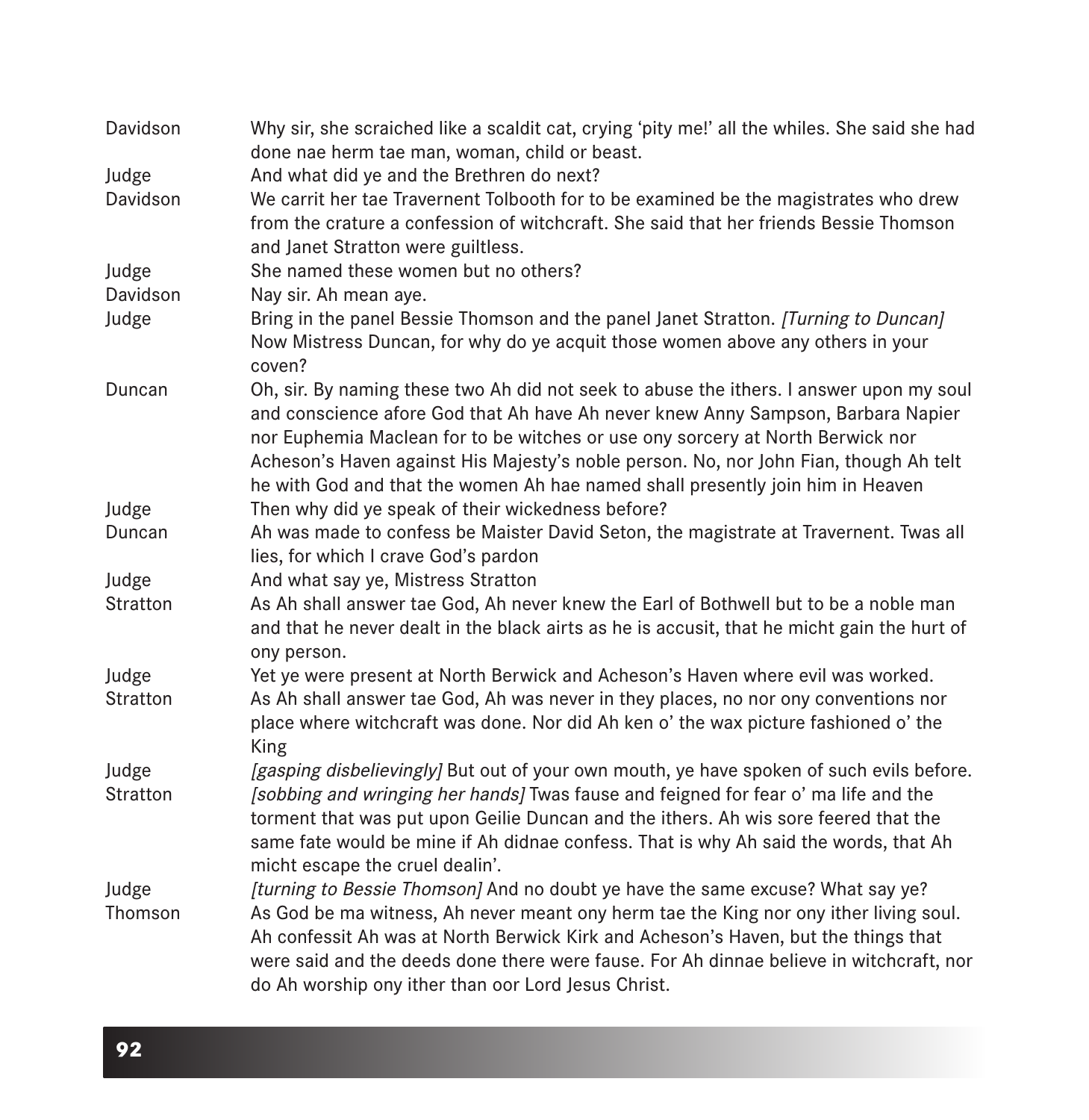| Judge       | Well, well, this is a pretty kettle of fish. The Devil's craft is more cunning than any<br>Christian man could fathom. We give him credit for that. It is well kenned that he makes<br>of his servants liars and slaves. These three women have proven the turn. [Getting up<br>from the desk and walking about the stage, to address the audience] Ye here present<br>this day, know ye that the penalty for crimes that cannot be repaired is death. For<br>witchcraft is an abomination that exists in this realm. When its master the Devil is |
|-------------|----------------------------------------------------------------------------------------------------------------------------------------------------------------------------------------------------------------------------------------------------------------------------------------------------------------------------------------------------------------------------------------------------------------------------------------------------------------------------------------------------------------------------------------------------|
|             | frustrated in his devices, he resorts to calumnies and falsehoods, that his servants, the                                                                                                                                                                                                                                                                                                                                                                                                                                                          |
| King        | witches and warlocks might save themselves from the fire of the law.<br>Verily it shall be thus, for witchcraft is not only a sin against man's law but also God's.<br>Pray proceed sir.                                                                                                                                                                                                                                                                                                                                                           |
| Judge       | The sentence of death shall be passed upon such as those that have been examined in<br>this place, those that are guilty of witchcraft, abusing the people with false remedies to<br>cure them and the use of images and poisons to bring an end to the King's noble life. For<br>that was the intent of the North Berwick Witches, though the most of them are<br>residenters of Salt Preston and beyond.                                                                                                                                         |
| King        | [rising up in anger] Ye speak of those that await their punishment, yet there is one that<br>was set free to roam the countryside, doing her evil upon others. We advert to Mistress<br>Barbara Napier, who was lately and unjustly released on account of her pleading her<br>belly. Shall this assize condemn her in her absence, that she may be brought to the<br>Tolbooth to answer for her crimes?                                                                                                                                           |
| Judge       | Your Highness, tis said that the woman Napier has fled the country and cannot be found.                                                                                                                                                                                                                                                                                                                                                                                                                                                            |
| <b>King</b> | [thumping the arm of his chair] Aye, much to our extreme displeasure, that one that is<br>clothed in her guilt is free to roam the earth and work more mischief. Yet justice will be<br>done, for if she set foot upon the soil of this realm, she shall answer to us in person and<br>be sentenced under the law.                                                                                                                                                                                                                                 |
| Judge       | [bowing] I humbly comply, your Majesty. It was not I but my colleagues who set the<br>woman at liberty. I was not party to it, for this assize has weakened me in spirit and<br>body.                                                                                                                                                                                                                                                                                                                                                              |
| King        | [waving his hand] Yes, yes, good sir. Yet see that ye are not incontinent in your duty upon<br>this occasion. Is it the will and wish of this our assize that all held in the Tolbooth are<br>guilty of the crime of witchcraft and that they shall receive the due penalty of the law?                                                                                                                                                                                                                                                            |
| Judge       | It shall be as you command, your Majesty.                                                                                                                                                                                                                                                                                                                                                                                                                                                                                                          |
| King        | We do not command it, we expect that the law shall be observed. For it is our bounden<br>duty to rid our fair land of the filthy abomination of witchcraft. Does not God's Book<br>instruct us in this matter? His holy commandment is writ clear in Exodus, Chapter 22,<br>verse 18. We shall remind ye of what is commanded.<br>'Thou shalt not suffer a witch to live'.                                                                                                                                                                         |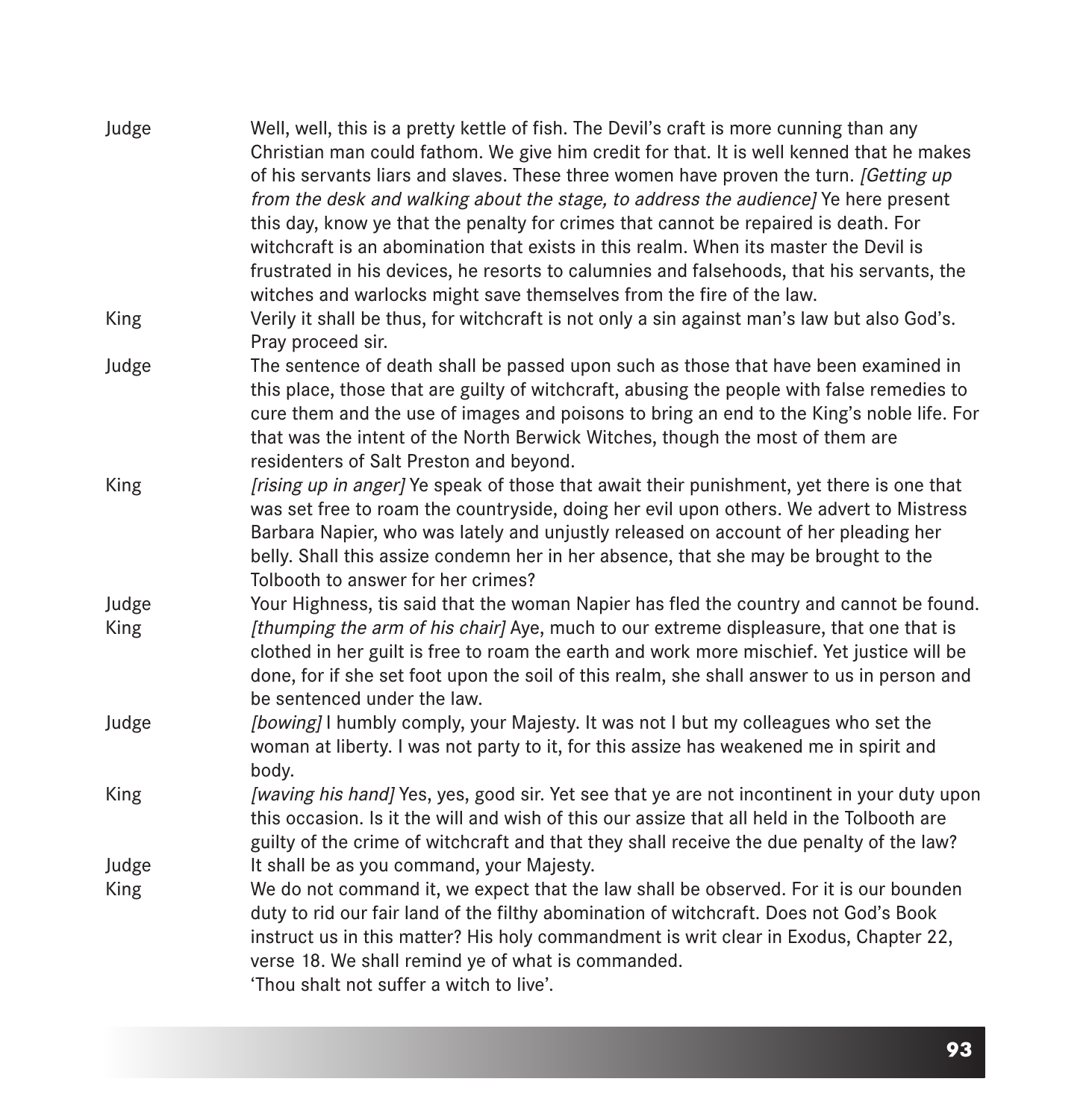Judge [bowing] It shall be as the Holy Book commands. God's will shall be done. And your own, for ye rule this land by God's divine right. King [nodding] Well spoken, sir. Now, we shall adjourn to refresh ourselves in the knowledge that God's will shall be done on Earth as it is in Heaven. We bid you good day

Lights out.

# **Act 3: Scene 2**

[A darkened stage representing a cell in the Tolbooth of Edinburgh The muted light comes from stage left. Sounds of dripping water in the background, with doors being bolted and distant voices moaning. On the floor lie Geilie Duncan and Bessie Thomson, in chains]

| Duncan  | [reaching out to caress Bessie's cheek] Oh, ma puir Bessie, ma true freend. What have<br>Ah brocht ye to? Ye were my good companion when we went to the schule and were<br>brocht to our lessons by Dominie Fian, him that is long deid. We are the last o' the<br>brithers and sisters that hae perished, though they did guid works be their healing gifts.<br>Upon the morn, they shall come for us and lead us tae the Castlehill, where we shall be<br>werrit and cast intil the fire. |
|---------|---------------------------------------------------------------------------------------------------------------------------------------------------------------------------------------------------------------------------------------------------------------------------------------------------------------------------------------------------------------------------------------------------------------------------------------------------------------------------------------------|
| Thomson | <i>[sobbing]</i> Gelie, speak ye no' of it. Ah'm sair afeered for the morn. Ah pray tae the guid<br>Lord that the lockman shall dae his work quickly and that we be not cast intil the fire<br>alive. Aince as a bairn Ah wis burnt be the fire in mah mither's kitchen for Ah did fa'<br>asleep be the fire and the coals fell at ma feet and set fire tae ma claes. Ma mither saved<br>me, yet Ah cannae forget the burning. The picture o' the flames bides wi' me tae this day.         |
| Duncan  | Why did we pay heed tae the fause words o' John Fian, him that was a man skilled in<br>words? An' the noble man Bothwell, whae promisit much in siller, guids and vittles, yet<br>gave none to us and oors.                                                                                                                                                                                                                                                                                 |
| Thomson | We did so for he was the dominie and feered him, as we feered the man Bothwell, for he<br>was set above us. They men used us in a wey that men dinnae use women. They tak us<br>intil their beds and hae their wey. Ma mither telt me Ah wud hae tae bear. A wee pain. Tis<br>less than what we face upon the morn.                                                                                                                                                                         |
| Duncan  | Aye, Bessie. We were ill-used be Fian and Bothwell. A' that Ah enterprised tae dae was to<br>comfort the seik in their beds. An' play the tromp at the meetings to please ma brithers<br>and sisters in their merry making. The puir fowk hae little kindness in their time. Whit<br>herm can a wee bit music dae?                                                                                                                                                                          |